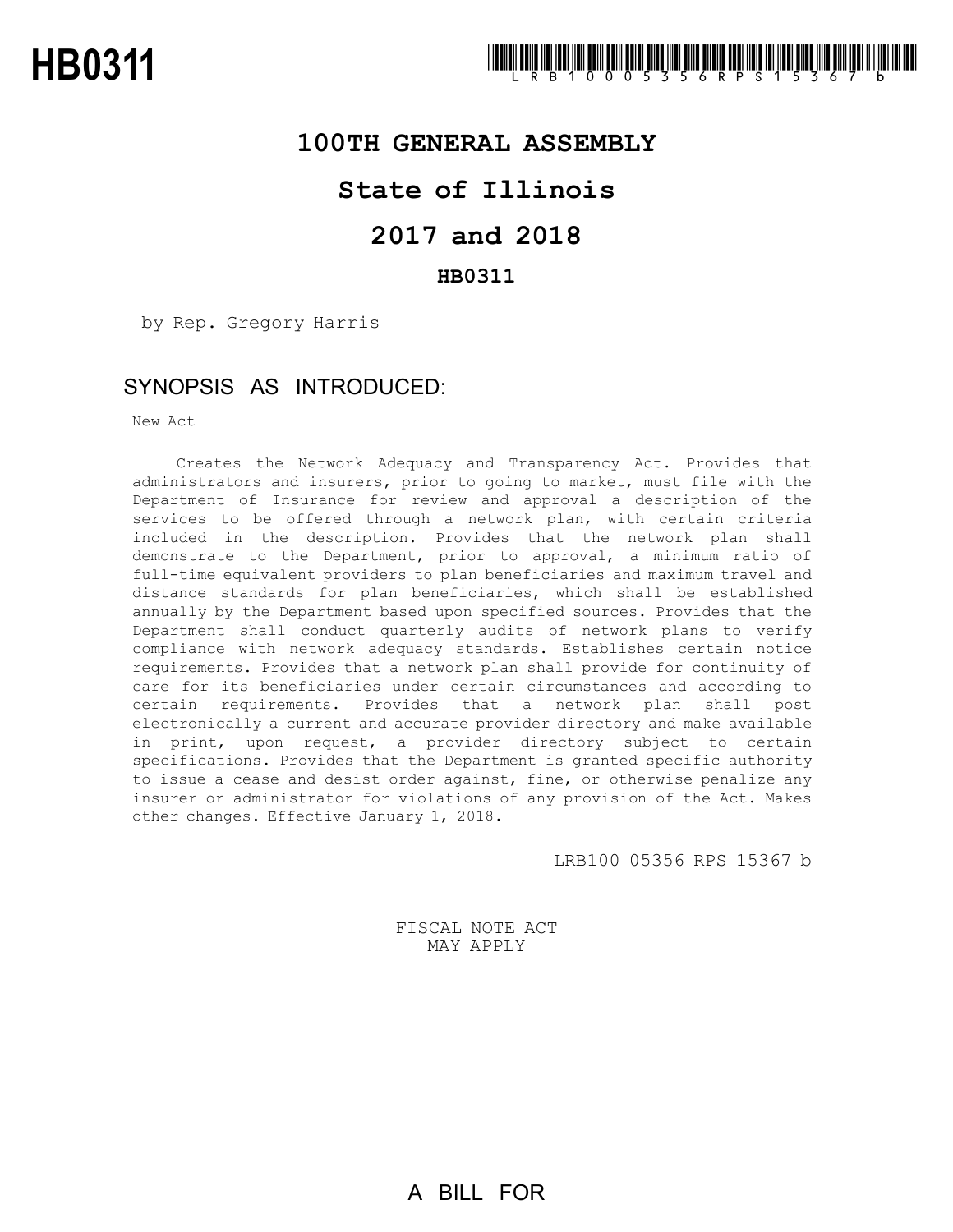AN ACT concerning regulation.

#### **Be it enacted by the People of the State of Illinois, represented in the General Assembly:** 2 3

Section 1. Short title. This Act may be cited as the Network Adequacy and Transparency Act. 4 5

Section 5. Definitions. In this Act: 6

"Administrator" means any person, partnership, or corporation, other than a risk-bearing entity, that arranges, contracts with, or administers contracts with a provider under which insureds or beneficiaries are provided an incentive to use the services of the provider. "Administrator" also includes (i) any person, partnership, or corporation, other than a risk-bearing entity, that enters into a contract with another administrator to enroll beneficiaries or insureds in a network plan marketed as an independently identifiable program based on marketing materials or member benefit identification cards and (ii) an employer. 7 8 9 10 11 12 13 14 15 16 17

"Beneficiary" means an individual, an enrollee, an insured, a participant, or any other person entitled to reimbursement for covered expenses of or the discounting of provider fees for health care services under a program in which the beneficiary has an incentive to utilize the services of a provider that has entered into an agreement or arrangement with 18 19 20 21 22 23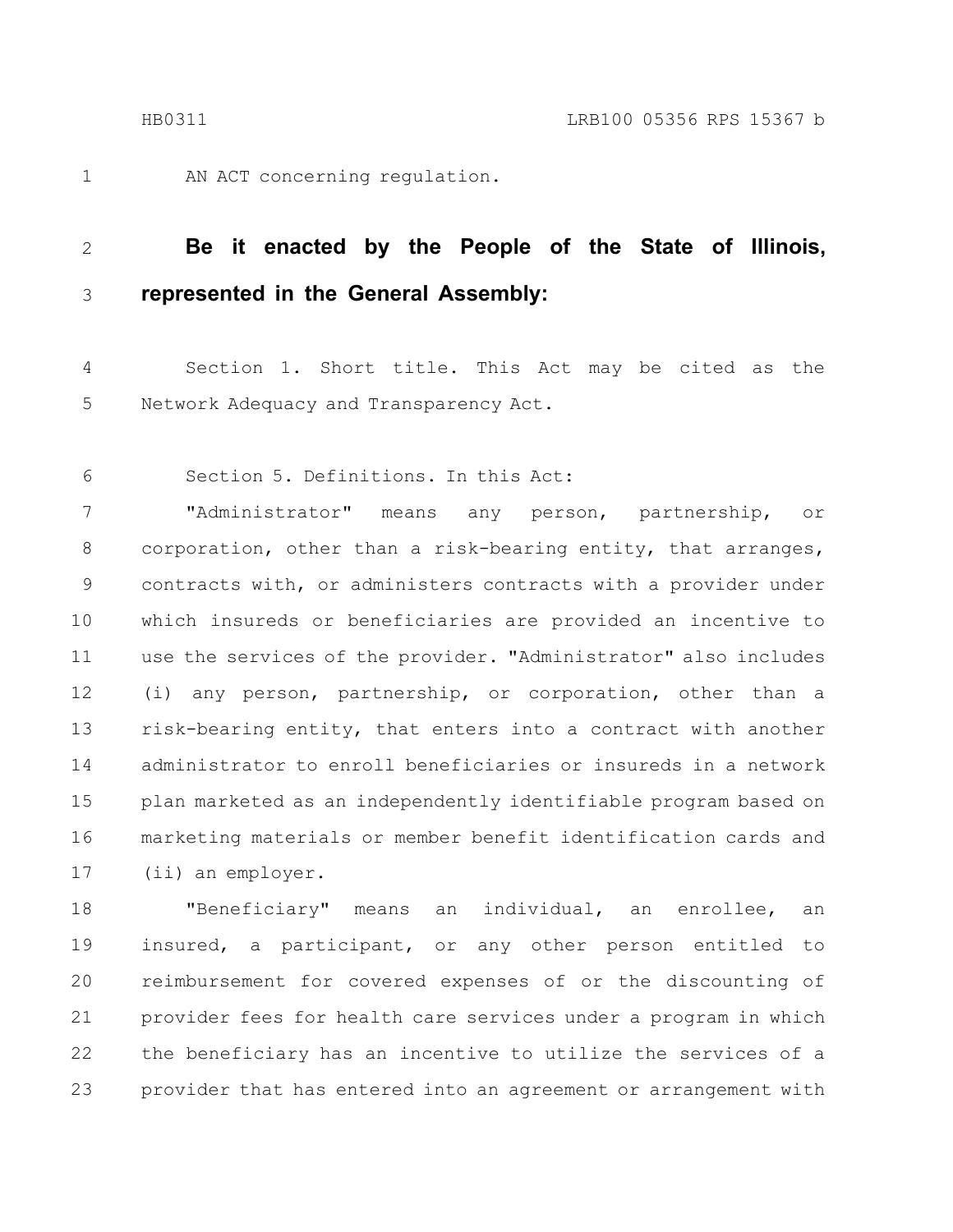HB0311 - 2 - LRB100 05356 RPS 15367 b

an administrator, as defined in subsection (g) of Section 370g of the Illinois Insurance Code. 1 2

"Department" means the Department of Insurance.

"Director" means the Director of Insurance.

"Insurer" means any entity that offers individual or group accident and health insurance, including, but not limited to, health maintenance organizations, preferred provider organizations, exclusive provider organizations, and other plan structures requiring network participation, excluding the medical assistance program under the Illinois Public Aid Code and the State employees group health insurance program. 5 6 7 8 9 10 11

"Material change" means a significant reduction in the number of providers available in a network plan, including, but not limited to, a reduction of 10% or more in a specific type of providers, the removal of a major health system that causes a network to be significantly different from the network when the beneficiary purchased the network plan, or any change that would cause the network to no longer satisfy the requirements of this Act or the Department's rules for network adequacy and transparency. 12 13 14 15 16 17 18 19 20

"Network" means the group or groups of preferred providers providing services to a network plan. 21 22

"Network plan" means an individual or group policy of accident and health insurance that either requires a covered person to use or creates incentives, including financial incentives, for a covered person to use providers managed, 23 24 25 26

3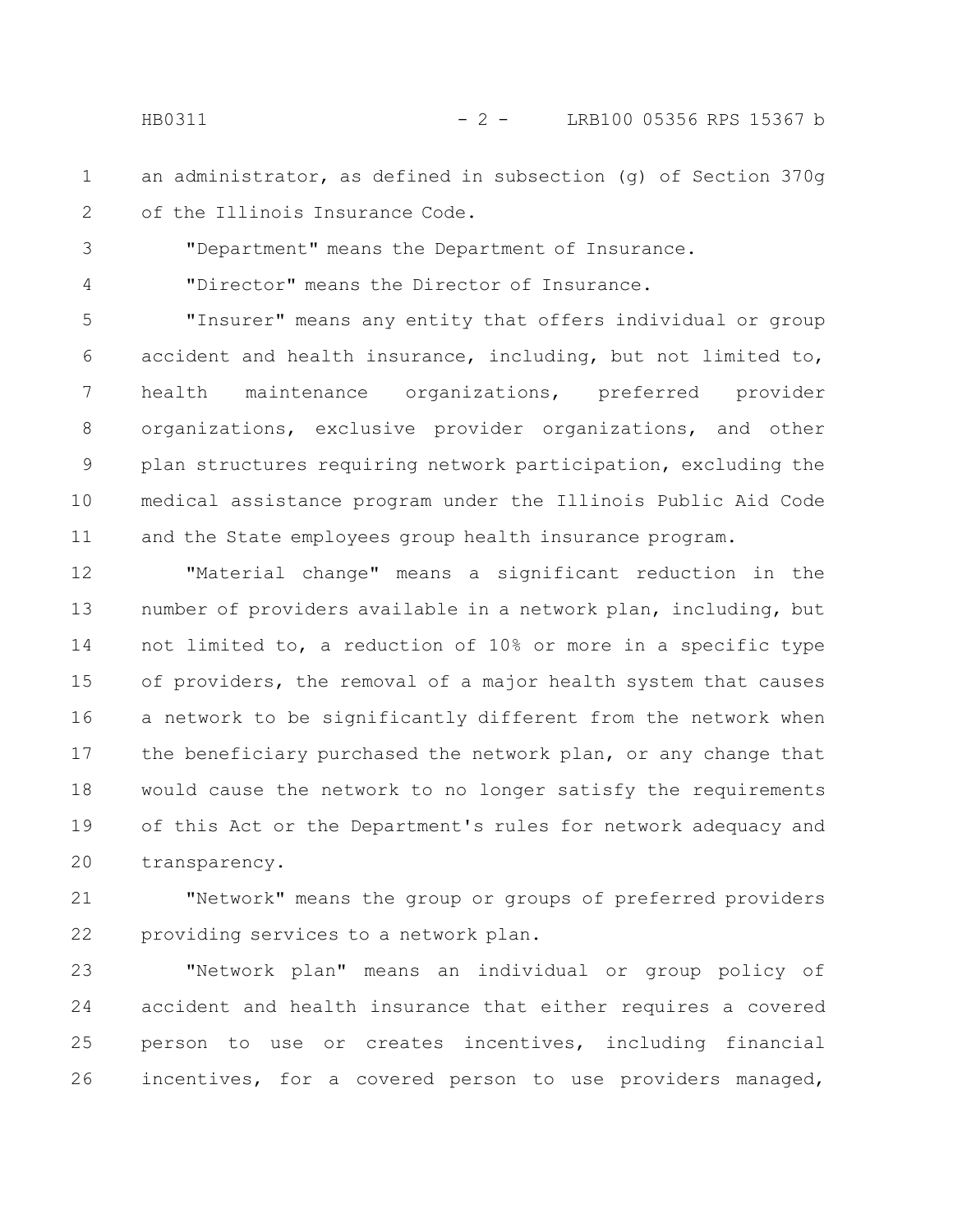HB0311 - 3 - LRB100 05356 RPS 15367 b

1

owned, under contract with, or employed by the insurer.

"Ongoing course of treatment" means (1) treatment for a life-threatening condition, which is a disease or condition for which likelihood of death is probable unless the course of the disease or condition is interrupted; (2) treatment for a serious acute condition, defined as a disease or condition requiring complex ongoing care that the covered person is currently receiving, such as chemotherapy, radiation therapy, or post-operative visits; (3) a course of treatment for a health condition that a treating provider attests that discontinuing care by that provider would worsen the condition or interfere with anticipated outcomes; or (4) the third trimester of pregnancy through the post-partum period. 2 3 4 5 6 7 8 9 10 11 12 13

"Preferred provider" means any provider who has entered, either directly or indirectly, into an agreement with an administrator, employer, or risk-bearing entity relating to health care services that may be rendered to beneficiaries under a network plan. 14 15 16 17 18

"Providers" means physicians licensed to practice medicine in all its branches, other health care professionals, hospitals, or other health care institutions that provide health care services. 19 20 21 22

"Tiered network" means a network that identifies and groups some or all types of provider and facilities into specific groups to which different provider reimbursement, covered person cost-sharing or provider access requirements, or any 23 24 25 26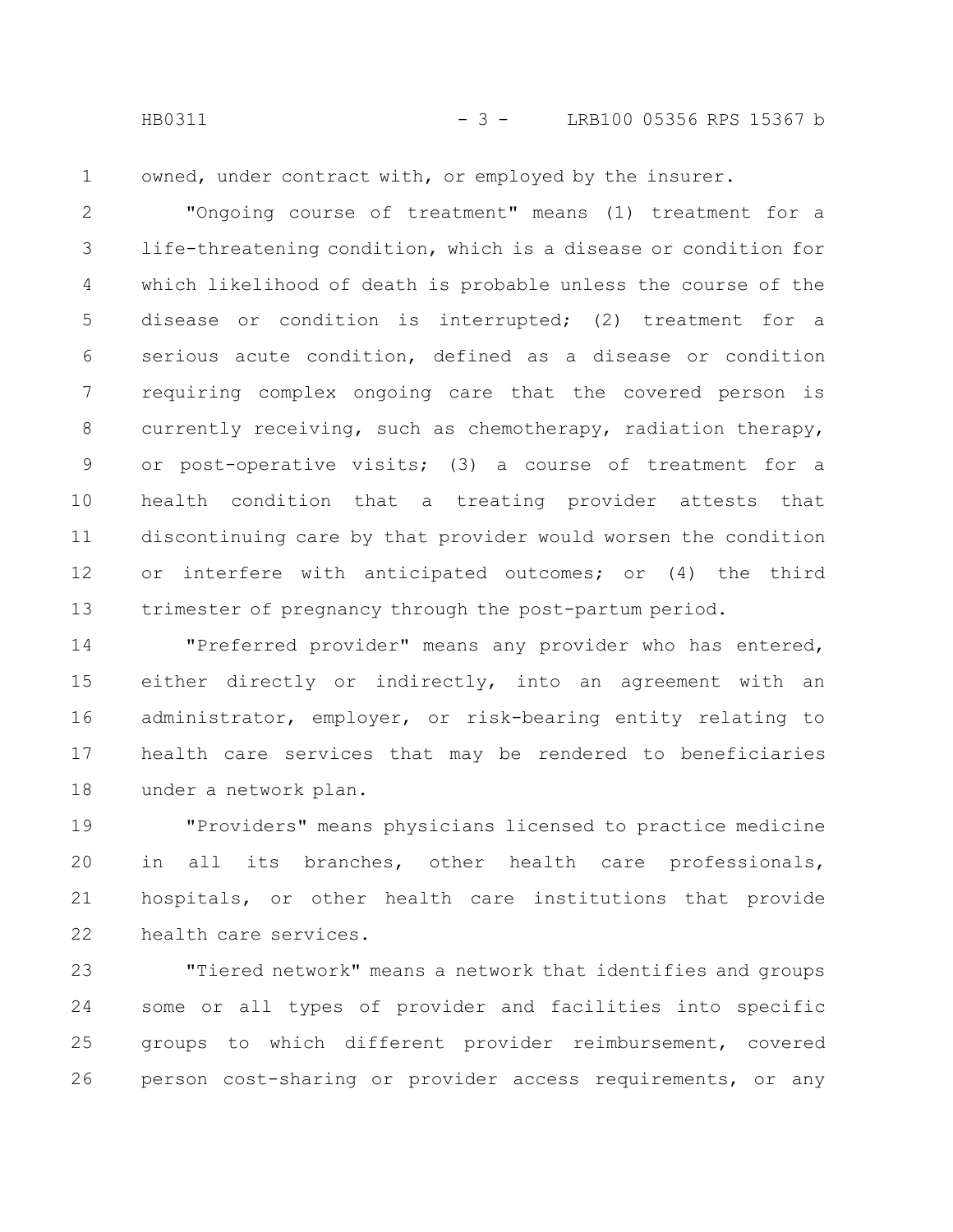HB0311 - 4 - LRB100 05356 RPS 15367 b

combination thereof, apply for the same services. 1

"Woman's principal health care provider" means a physician licensed to practice medicine in all of its branches specializing in obstetrics, gynecology, or family practice. 2 3 4

5

Section 10. Network adequacy.

(a) An insurer or administrator providing a network plan shall file all of the following with the Director: 6 7

8

(1) The method of marketing the network plan.

(2) Written policies and procedures for maintaining a network that is sufficient in numbers and appropriate types of providers, including those that serve predominantly low-income, medically underserved individuals, to ensure that all covered services to beneficiaries, including adults and children, low-income persons, persons with serious, chronic, or complex health conditions or physical or mental disabilities, or persons with limited English proficiency, will be accessible without unreasonable travel or delay. 9 10 11 12 13 14 15 16 17 18

(3) Written policies and procedures for the selection and tiering, if any, of providers, including each health care professional specialty. Selection and tiering standards shall not: 19 20 21 22

(A) allow an insurer or administrator to discriminate against high-risk populations by excluding and tiering providers because they are 23 24 25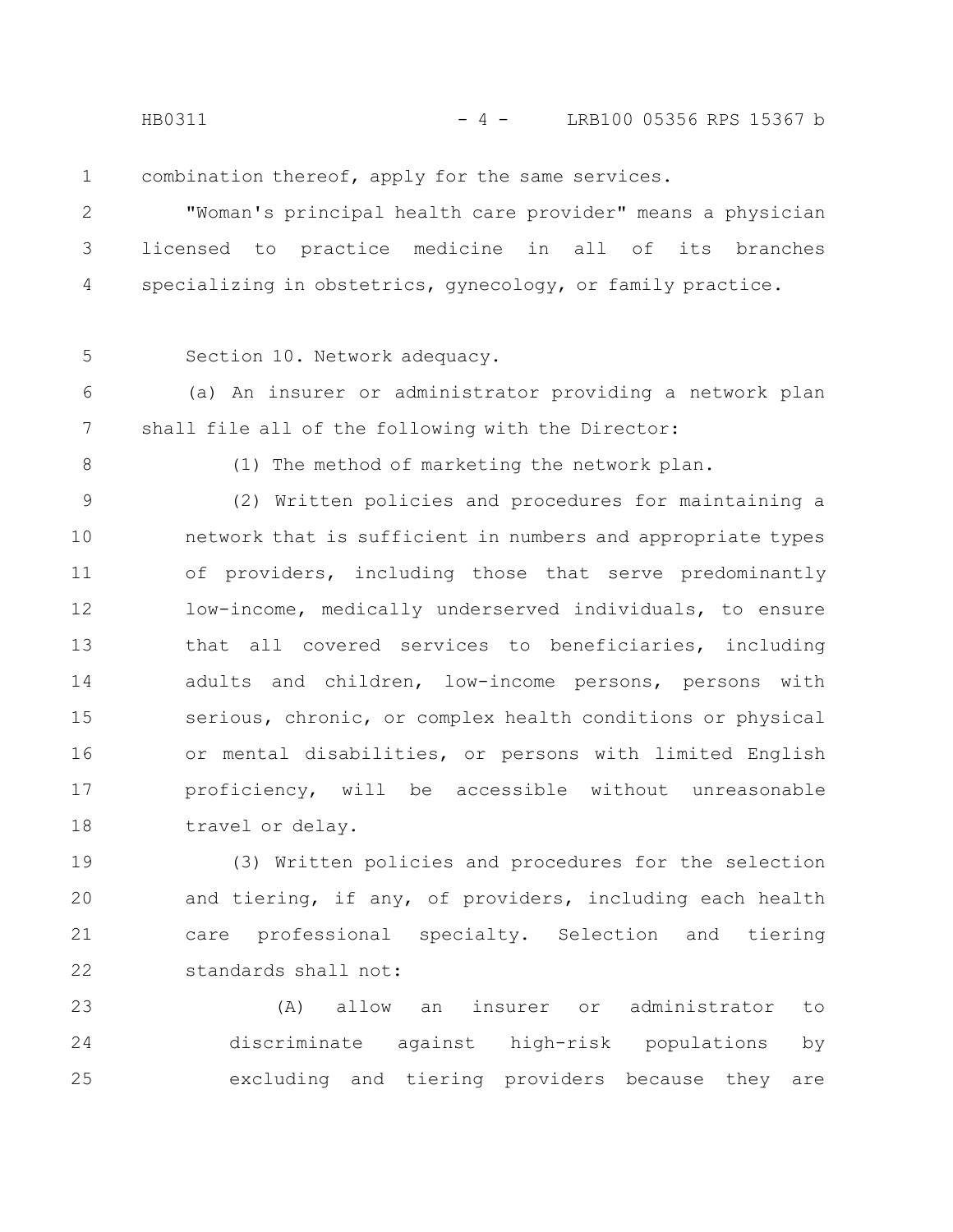located in geographic areas that contain populations or providers presenting a risk of higher than average claims, losses, or health care services utilization; 1 2 3

(B) exclude providers because they treat or specialize in treating populations presenting a risk of higher than average claims, losses, or health care services utilization; or 4 5 6 7

(C) discriminate, with respect to participation under the health benefit plan, against any provider who is acting within the scope of the provider's license or certification under applicable State law or rules. 8 9 10 11

(i) The provisions of this subdivision (C) do not require an insurer or administrator or the networks with which it contracts to employ specific providers acting within the scope of their licenses or certifications under applicable State law who may meet the selection criteria of the insurers or administrators or the networks with which they contract or to contract with or retain more providers acting within the scope of their license or certification under applicable State law than are necessary to maintain a sufficient provider network. 12 13 14 15 16 17 18 19 20 21 22 23

(ii) The provisions of this subdivision (C) may not be construed to require an insurer or administrator to contract with any provider 24 25 26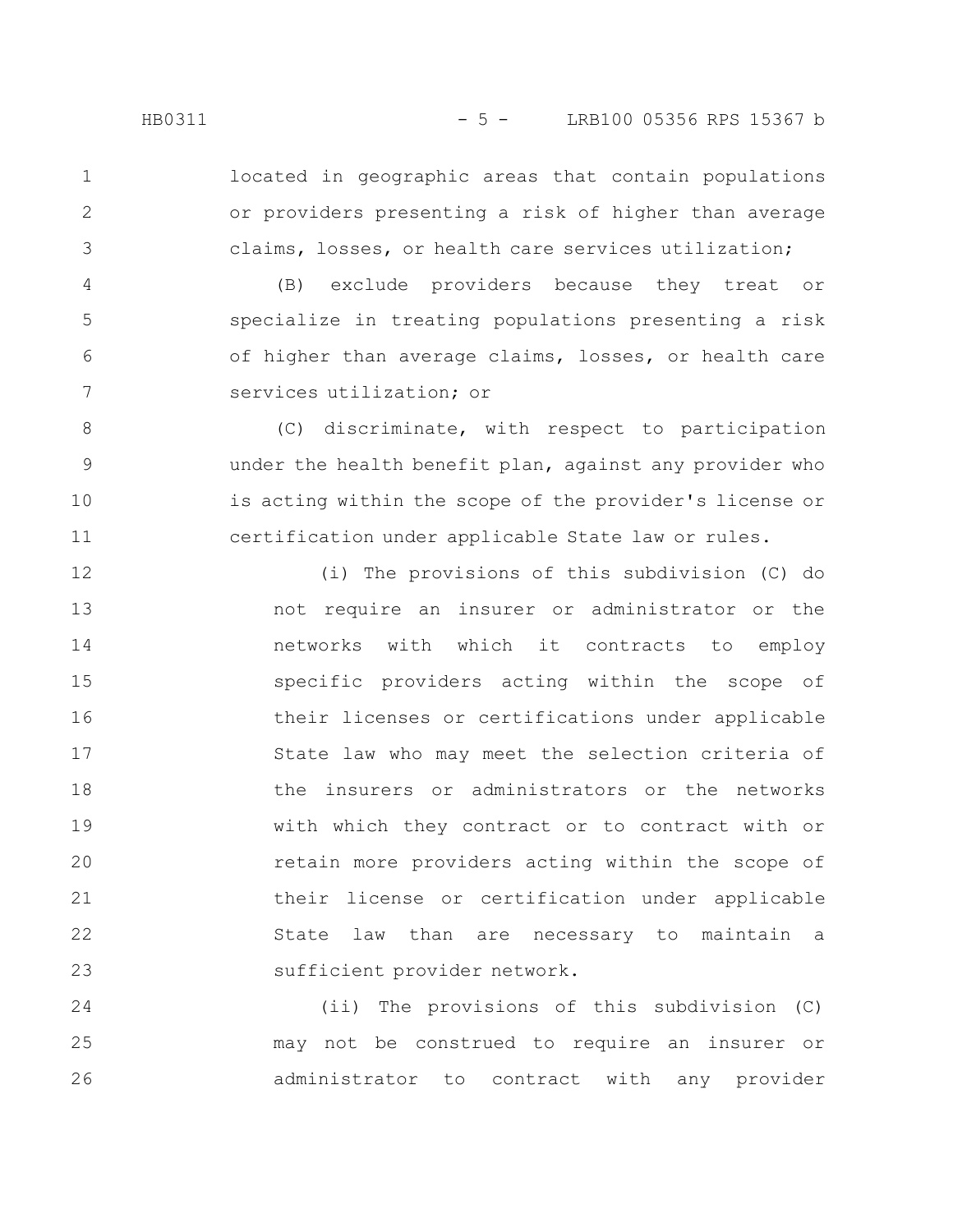2

3

4

5

6

7

willing to abide by the terms and conditions for participation established by the carrier.

(iii) The provisions of this subdivision (C) shall not be construed to prohibit an insurer or administrator from declining to select a provider who fails to meet the other legitimate selection criteria developed in compliance with this Act.

(D) An insurer or administrator shall not offer an inducement to a provider that would encourage or otherwise incentivize the provider to deliver less than medically necessary services to a covered person. 8 9 10 11

(E) An insurer or administrator shall not prohibit a preferred provider from discussing any specific or all treatment options with beneficiaries irrespective of the insurer's position on those treatment options or from advocating on behalf of beneficiaries within the utilization review, grievance, or appeals processes established by the administrator or insurer in accordance with any rights or remedies available under applicable State or federal law. 12 13 14 15 16 17 18 19 20

(4) The written policies and procedures for determining when the plan is closed to new providers desiring to enter into a network plan. 21 22 23

(5) The written policies and procedures for adding providers to meet patient needs based on increases in the number of beneficiaries, changes in the 24 25 26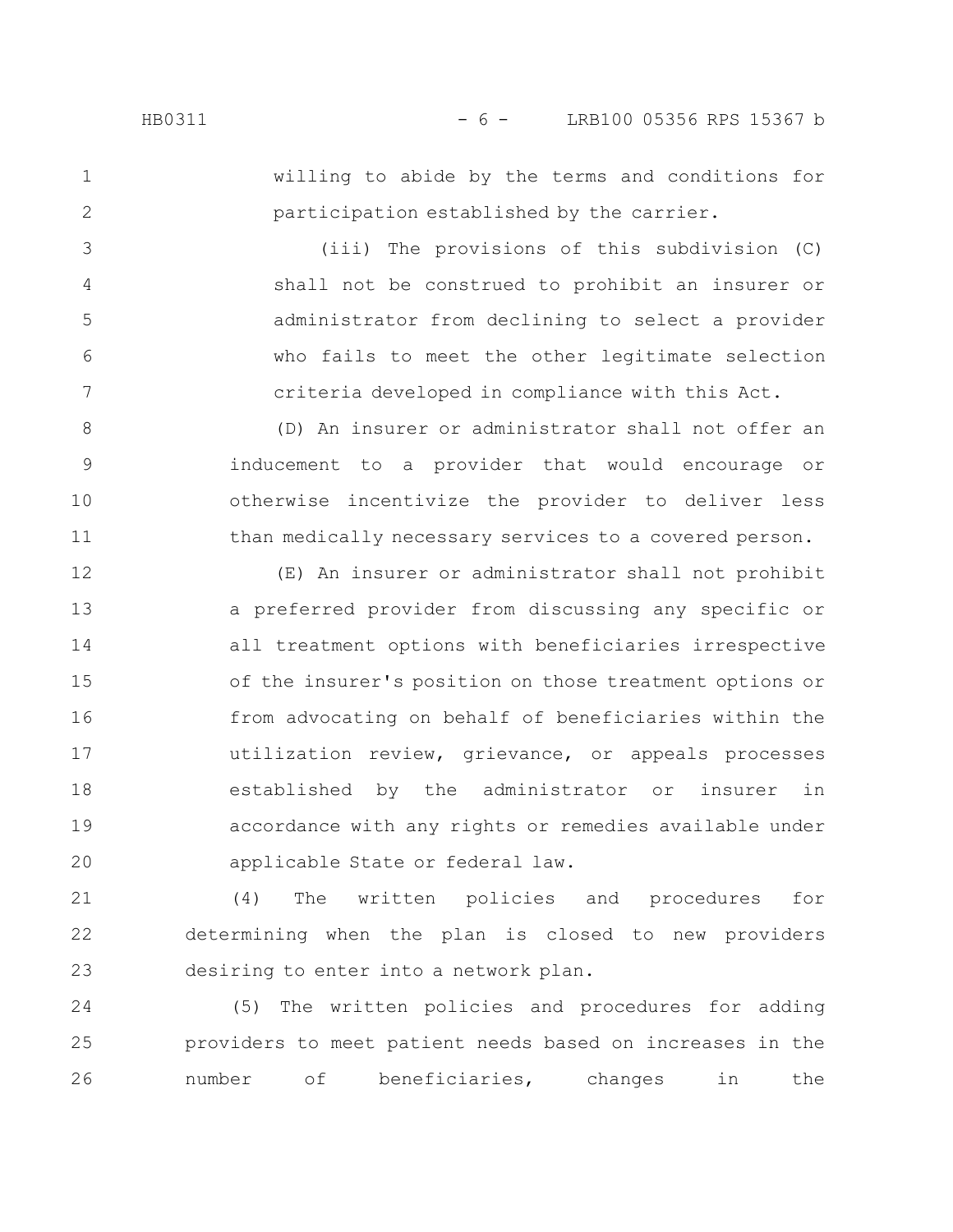2

patient-to-provider ratio, changes in medical and health care capabilities, and increased demand for services.

(6) The written policies and procedures for making referrals within and outside the network. 3 4

(7) Written policies and procedures on how the network plan will provide 24-hour, 7-day per week access to network-affiliated primary care, emergency services, and woman's principal health care providers. 5 6 7 8

(b) Prior to going to market, administrators and insurers must file with the Director for review and approval a description of the services to be offered through a network plan. The description shall include all of the following: 9 10 11 12

(1) A geographic map of the area proposed to be served by the plan by county service area and zip code, including marked locations for preferred providers. 13 14 15

(2) The names, addresses, phone numbers, and specialties of the providers who have entered into preferred provider agreements under the network plan. 16 17 18

(3) The number of beneficiaries anticipated to be covered by the network plan. 19 20

(4) An Internet website and toll-free telephone number for beneficiaries and prospective beneficiaries to access current and accurate lists of preferred providers, additional information about the plan, as well as any other information required by Department rule. 21 22 23 24 25

26

(5) A description of how health care services to be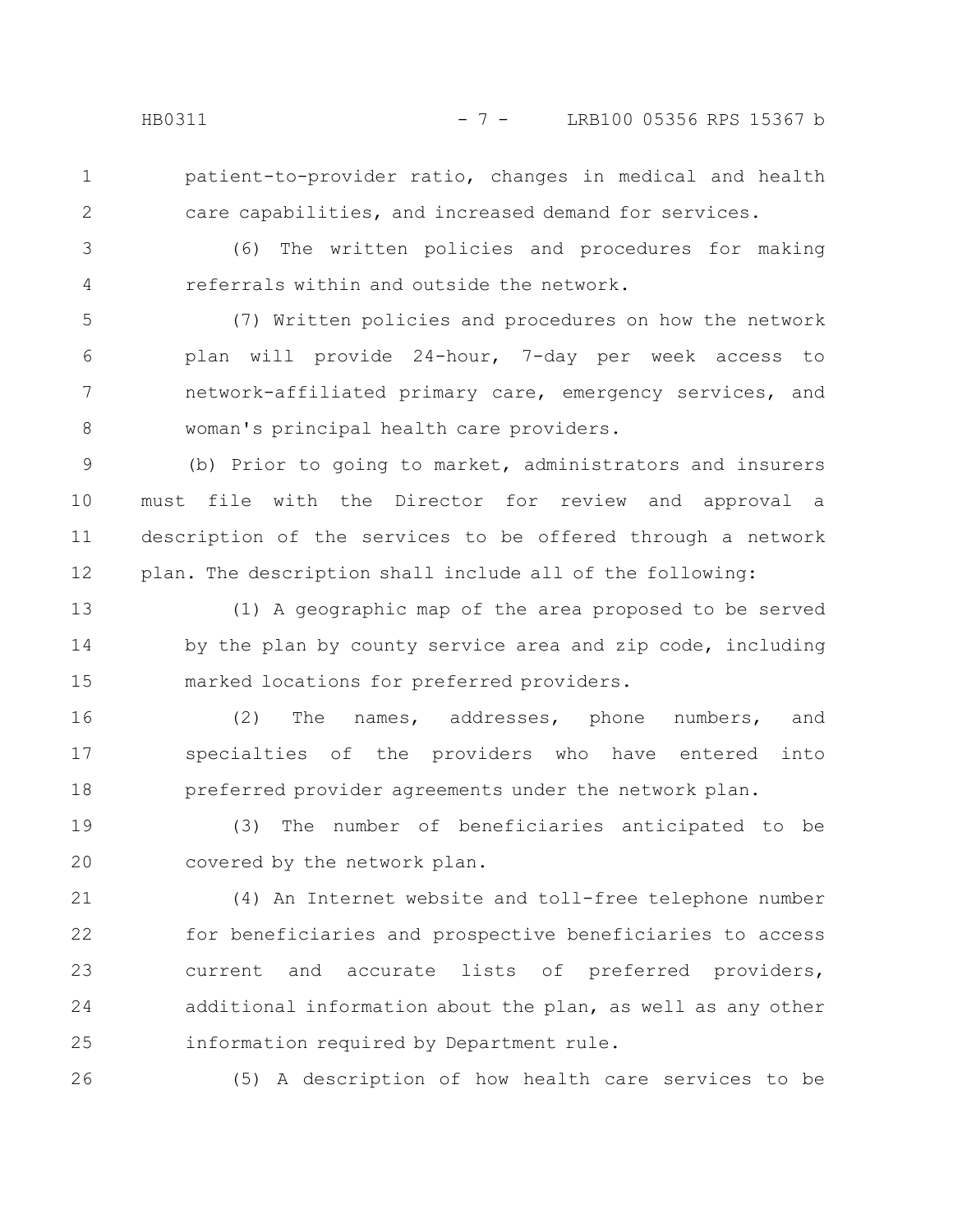rendered under the network plan are reasonably accessible and available to beneficiaries. The description shall address all of the following: 1 2 3

4

5

(A) the type of health care services to be provided by the network plan;

(B) the ratio of full-time equivalent physicians and other providers to beneficiaries, by specialty and including primary care physicians and facility-based physicians when applicable under the contract, necessary to meet the health care needs and service demands of the currently enrolled population; 6 7 8 9 10 11

(C) the travel and distance standards for plan beneficiaries in county service areas; and 12 13

(D) a description for each network hospital of the percentage of physicians in each of these specialties, (i) emergency medicine, (ii) anesthesiology, (iii) pathology, (iv) radiology, (v) neonatology, and (vi) hospitalists, who practice in the hospital are in the insurer's or administrator's network. 14 15 16 17 18 19

(6) A provision ensuring that whenever a beneficiary has made a good faith effort, as evidenced by accessing the provider directory and calling the provider when possible, to utilize preferred providers for a covered service and it is determined the administrator or insurer does not have the appropriate preferred providers due to insufficient number, type, or unreasonable travel distance or delay, the 20 21 22 23 24 25 26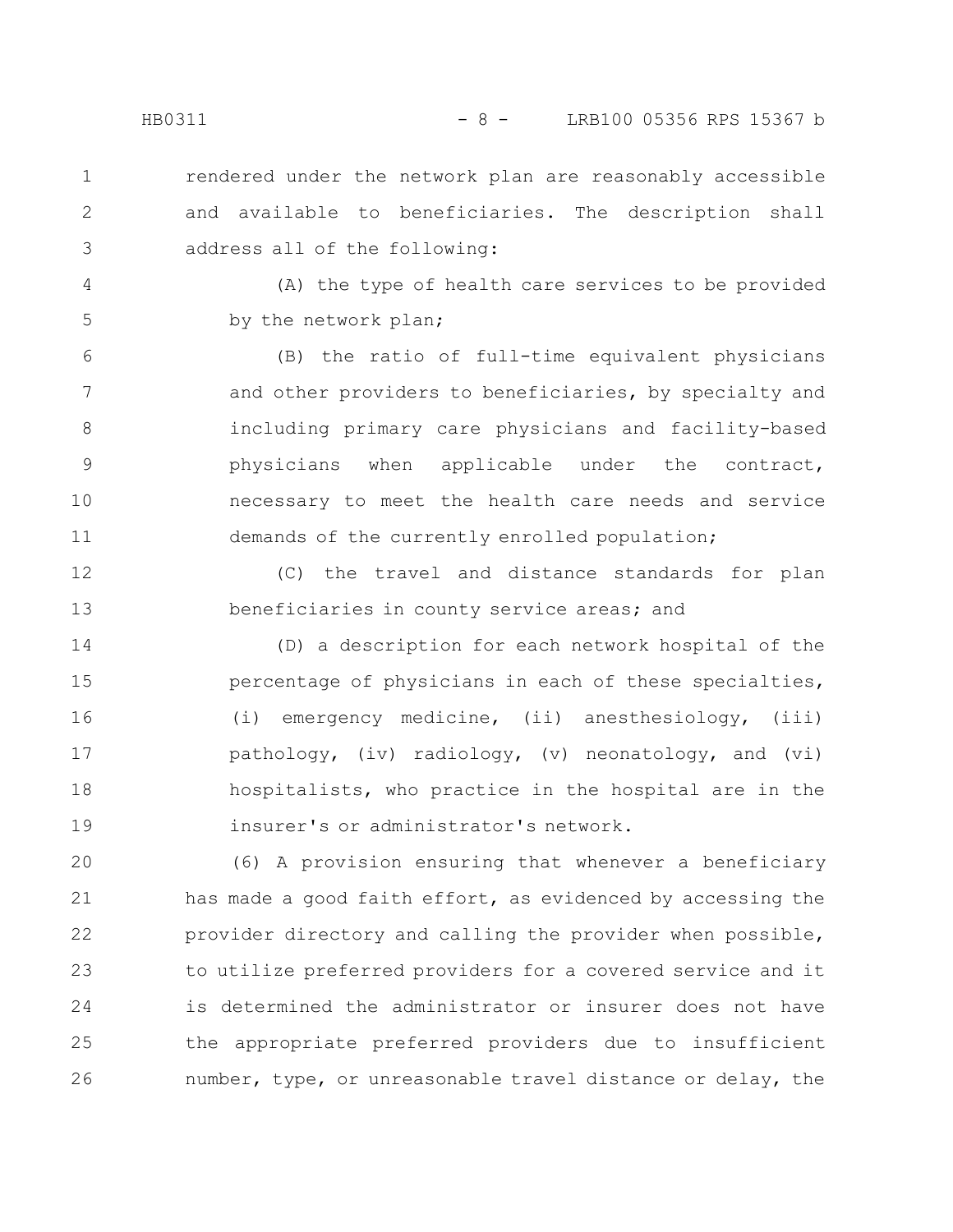administrator or insurer shall ensure, directly or indirectly, by terms contained in the payer contract, that the beneficiary will be provided the covered service at no greater cost to the beneficiary than if the service had been provided by a preferred provider. This paragraph (6) does not apply to a beneficiary who willfully chooses to access a non-preferred provider for health care services available through the administrator's panel of preferred providers. In these circumstances, the contractual requirements for non-preferred provider reimbursements shall apply. 1 2 3 4 5 6 7 8 9 10 11

(7) The procedures for paying benefits when particular physician specialties are not available within the provider network. 12 13 14

(8) A provision that the beneficiary shall receive emergency care coverage such that payment for this coverage is not dependent upon whether the emergency services are performed by a preferred or non-preferred provider and the coverage shall be at the same benefit level as if the service or treatment had been rendered by a preferred provider. For purposes of this paragraph (8), "the same benefit level" means that the beneficiary is provided the covered service at no greater cost to the beneficiary than if the service had been provided by a preferred provider. 15 16 17 18 19 20 21 22 23 24

(9) A limitation that, if the plan provides that the beneficiary will incur a penalty for failing to pre-certify 25 26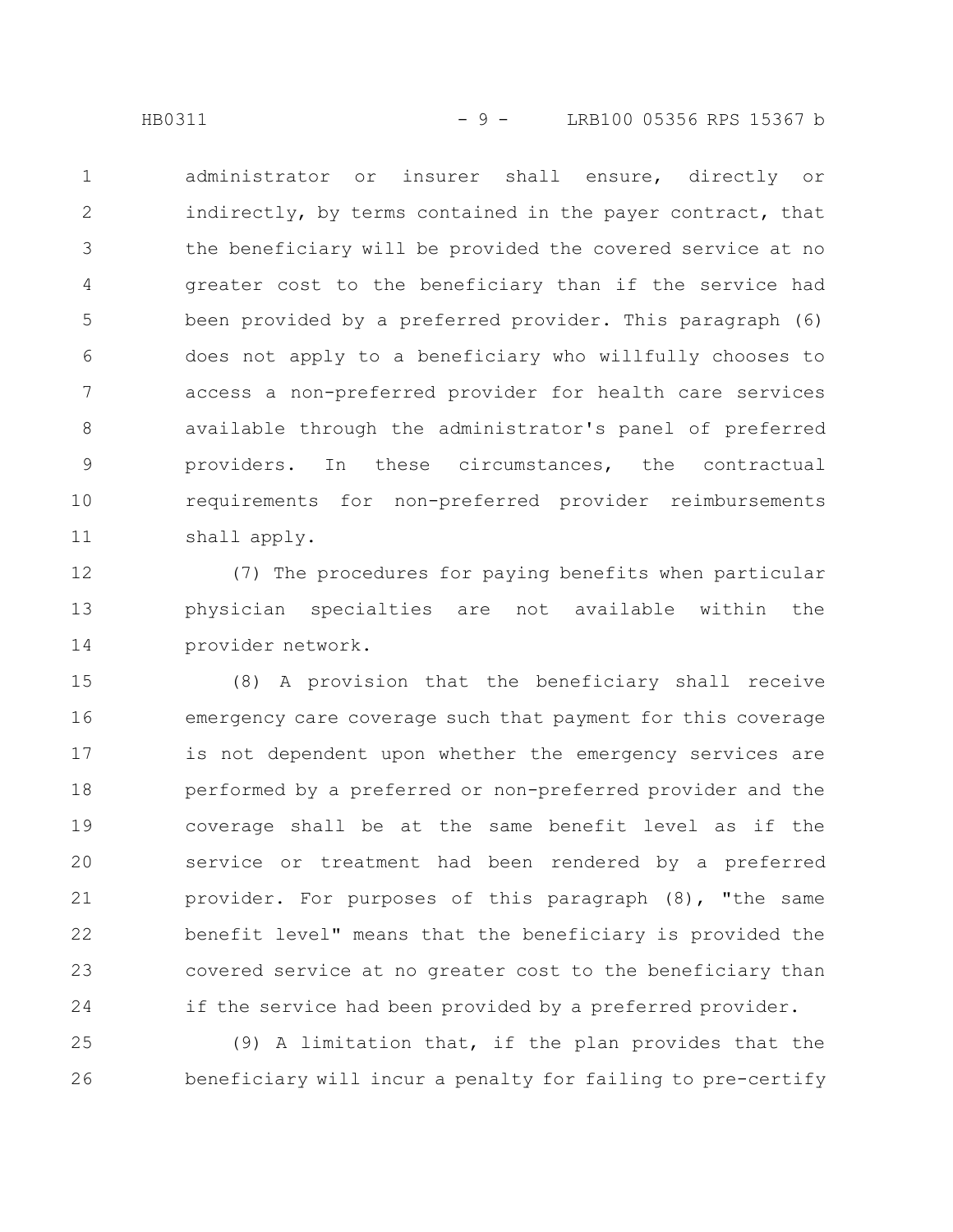inpatient hospital treatment, the penalty may not exceed \$1,000 per occurrence in addition to the plan cost sharing provisions. 1 2 3

(c) The network plan shall demonstrate to the Director, prior to approval, a minimum ratio of full-time equivalent providers to plan beneficiaries as required by the Department. 4 5 6

(1) The ratio of full-time equivalent physician or other providers to plan beneficiaries shall be established annually by the Department based upon the guidance from the federal Centers for Medicare and Medicaid Services concerning exchange plans or Medicare Advantage Plans. These ratios at a minimum must include physicians or other providers as follows: 7 8 9 10 11 12 13

- (A) Primary Care; 14
- (B) Pediatrics; 15
- (C) Cardiology; 16
- (D) Gastroenterology; 17
- (E) General Surgery; 18
- (F) Neurology; 19
- (G) OB/GYN; 20
- (H) Oncology/Radiation; 21
- (I) Ophthalmology; 22
- (J) Urology; 23
- (K) Behavioral Health; 24
- (L) Allergy/Immunology; 25
- (M) Chiropractic; 26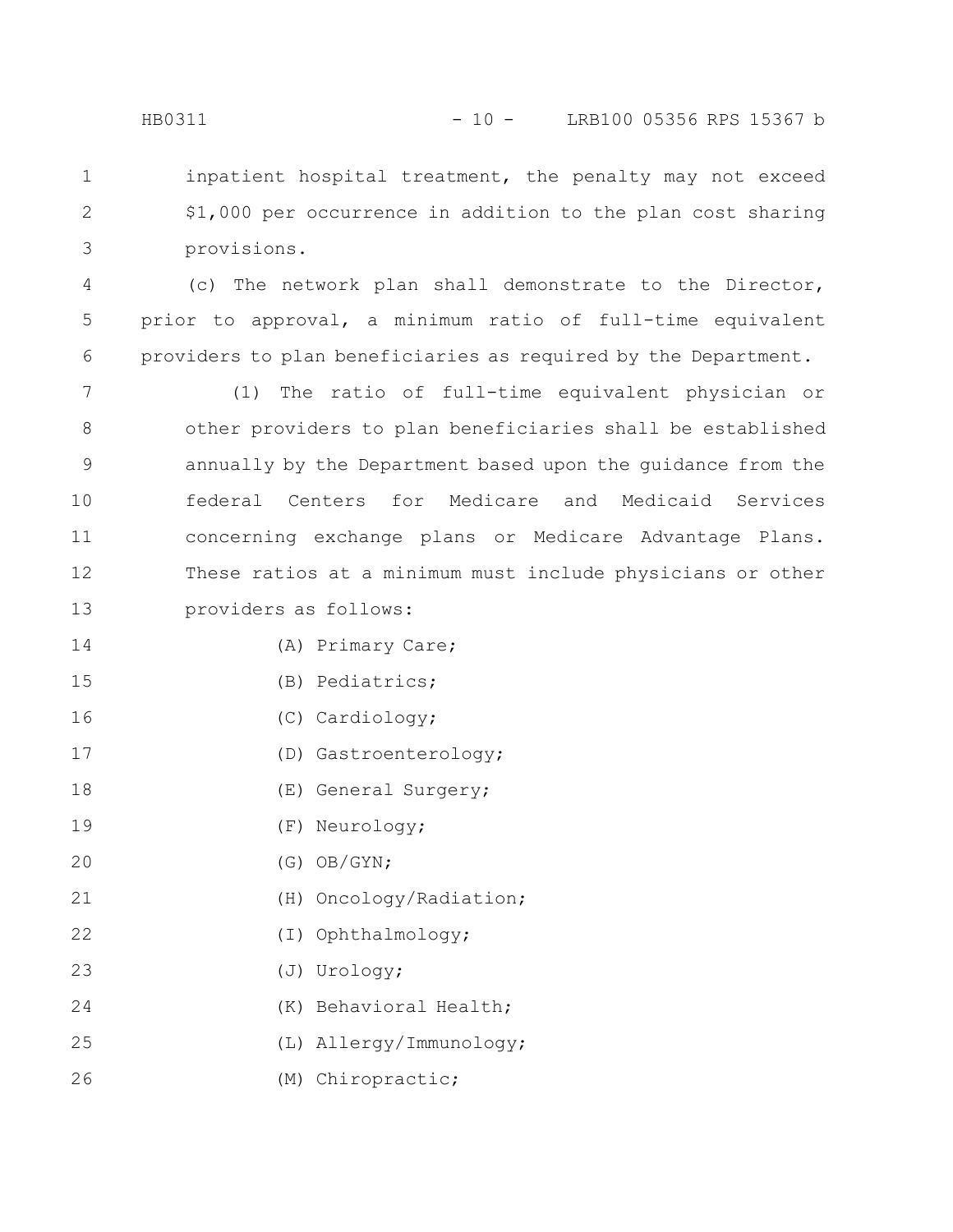|             | HB0311                                                      |                                                  |  | $-11 -$ | LRB100 05356 RPS 15367 b |  |  |
|-------------|-------------------------------------------------------------|--------------------------------------------------|--|---------|--------------------------|--|--|
| $\mathbf 1$ |                                                             | (N) Dermatology;                                 |  |         |                          |  |  |
| 2           |                                                             | (O) Endocrinology;                               |  |         |                          |  |  |
| 3           |                                                             | (P) Ears, Nose, and Throat (ENT)/Otolaryngology; |  |         |                          |  |  |
| 4           |                                                             | (Q) Infectious Disease;                          |  |         |                          |  |  |
| 5           |                                                             | (R) Nephrology;                                  |  |         |                          |  |  |
| 6           |                                                             | (S) Neurosurgery;                                |  |         |                          |  |  |
| 7           |                                                             | (T) Orthopedic Surgery;                          |  |         |                          |  |  |
| 8           |                                                             | (U) Physiatry/Rehabilitative;                    |  |         |                          |  |  |
| $\mathsf 9$ |                                                             | (V) Plastic Surgery;                             |  |         |                          |  |  |
| 10          |                                                             | (W) Pulmonary;                                   |  |         |                          |  |  |
| 11          |                                                             | (X) Rheumatology;                                |  |         |                          |  |  |
| 12          |                                                             | (Y) Anesthesiology;                              |  |         |                          |  |  |
| 13          |                                                             | (Z) Pain Medicine;                               |  |         |                          |  |  |
| 14          |                                                             | (AA) Pediatric Specialty Services;               |  |         |                          |  |  |
| 15          |                                                             | (BB) Outpatient Dialysis; and                    |  |         |                          |  |  |
| 16          |                                                             | (CC) HIV.                                        |  |         |                          |  |  |
| 17          | (2)                                                         | The Director shall establish a process for the   |  |         |                          |  |  |
| 18          | annual review of the adequacy of these standards, along     |                                                  |  |         |                          |  |  |
| 19          | with an assessment of additional specialties to be included |                                                  |  |         |                          |  |  |

in the list under this subsection (c). 20

(d) The network plan shall demonstrate to the Director, prior to approval, maximum travel and distance standards for plan beneficiaries, which shall be established annually by the Department based upon the guidance from the federal Centers for Medicare and Medicaid Services concerning exchange plans or Medicare Advantage Plans. These standards shall consist of the 21 22 23 24 25 26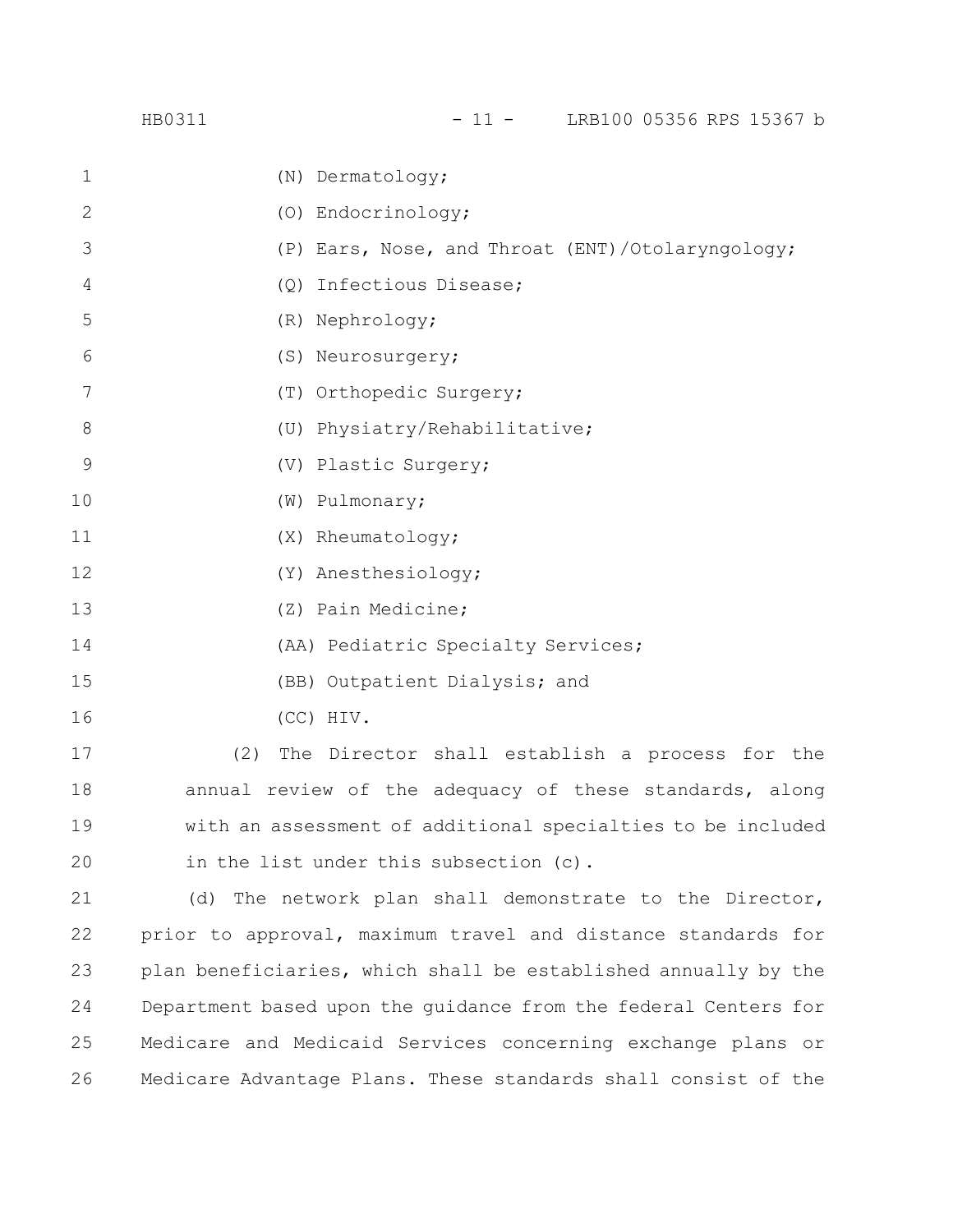maximum minutes or miles to be traveled by a plan beneficiary for each county type, such as large counties, metro counties, or rural counties as defined by Department rule. 1 2 3

(1) The maximum travel time and distance standards must include standards for each physician and other provider category listed in paragraph (1) of subsection (c).

|    | (2) The network plan must demonstrate, prior to                  |
|----|------------------------------------------------------------------|
| 8  | approval, that it has contracted with physicians<br>who          |
| 9  | $\ln$<br>specialize<br>medicine,<br>anesthesiology,<br>emergency |
| 10 | pathology, and radiology and hospitalists, in sufficient         |
| 11 | numbers at any in-network facility or in-network hospital        |
| 12 | included in such plan so that patients enrolled in the plan      |
| 13 | have reasonable access to these in-network physician             |
| 14 | specialists.                                                     |

(3) The network plan must demonstrate, prior to approval, that it has contracted with physicians who specialize in pediatric hospital-based services, including emergency medicine, anesthesiology, pathology, radiology, and hospitalists, in sufficient numbers at any in-network facility or in-network hospital included in such plan so that pediatric patients enrolled in the plan have reasonable access to these in-network physician specialists. 15 16 17 18 19 20 21 22 23

(4) The Director shall establish a process for the annual review of the adequacy of these standards along with an assessment of additional specialties to be included in 24 25 26

4

5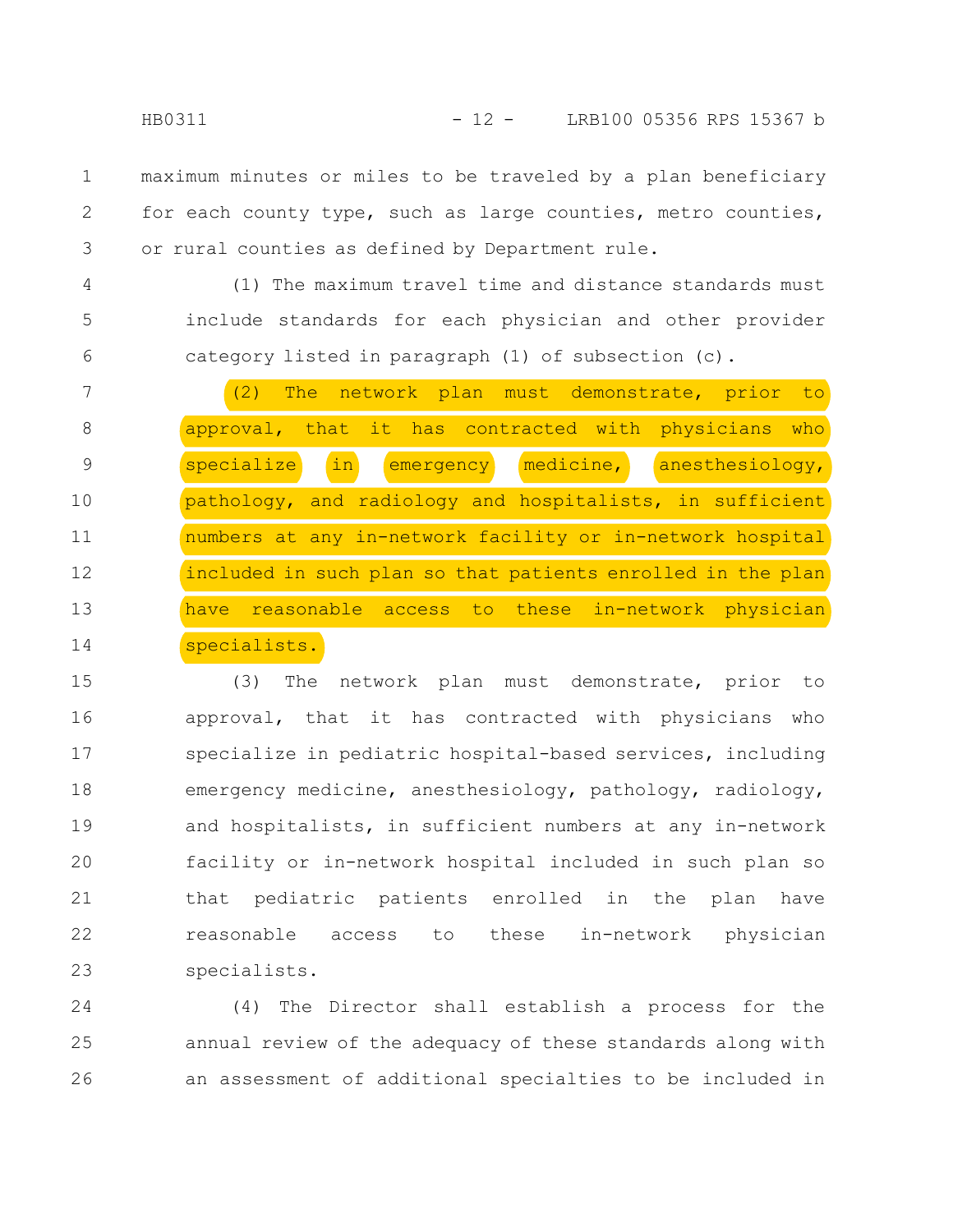the list under this subsection (d).

(e) These ratio and time and distance standards apply to the lowest cost-sharing tier of any tiered network. 2 3

(f) Insurers and administrators who are not able to comply with the provider ratios and time and distance standards established by the Department may request an exception to these requirements from the Department. The Department may grant an exception in the following circumstances: 4 5 6 7 8

(1) if no providers or facilities meet the specific time and distance standard in a specific service area and the insurer or administrator (i) discloses information on the distance and travel time points that beneficiaries would have to travel beyond the required criterion to reach the next closest contracted provider outside of the service area and (ii) provides contact information, including names, addresses, and phone numbers for the next closest contracted provider or facility; or 9 10 11 12 13 14 15 16 17

(2) if patterns of care in the service area do not support the need for the requested number of provider or facility type and the insurer or administrator provides data on local patterns of care, such as claims data, referral patterns, or local provider interviews, indicating where the beneficiaries currently seek this type of care, where the physicians currently refer beneficiaries, or both. 18 19 20 21 22 23 24 25

(g) Insurers and administrators are required to report to 26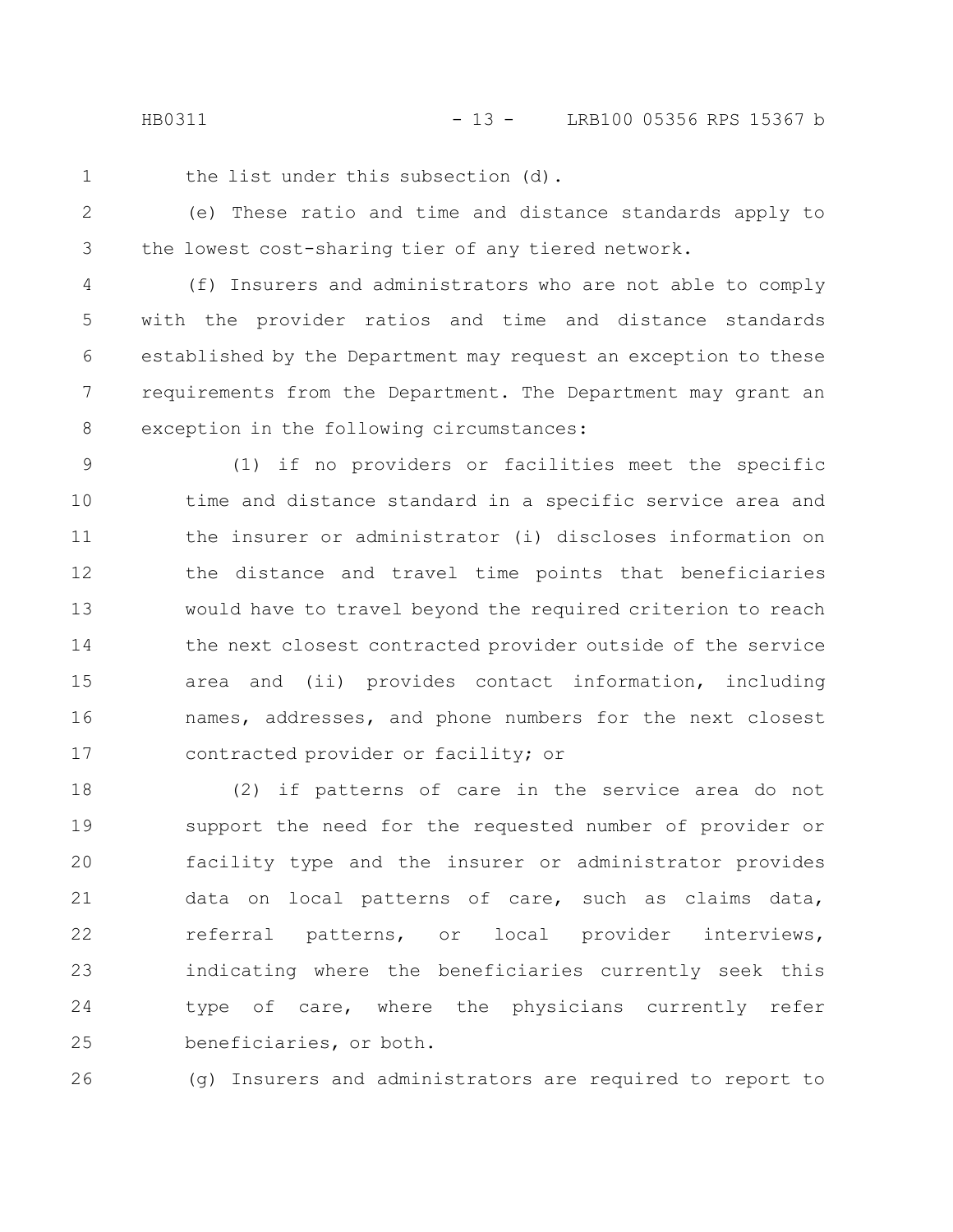the Director any material change to an approved network plan within 15 days after the change occurs and any change that would result in failure to meet the requirements of this Act. Upon notice from the insurer or administrator, the Director shall reevaluate the network plan's compliance with the network adequacy and transparency standards of this Act. 1 2 3 4 5 6

(h) The Director shall conduct quarterly audits of all network plans to verify compliance with network adequacy standards. These audits shall include surveys to be sent to plan beneficiaries and providers for the purpose of assessing network plan compliance with the provisions of this Section. 7 8 9 10 11

Section 15. Notice of nonrenewal or termination. A network plan must give at least 60 days' notice of nonrenewal or termination of a provider to the provider and to the beneficiaries served by the provider. The notice shall include a name and address to which a beneficiary or provider may direct comments and concerns regarding the nonrenewal or termination and the telephone number maintained by the Department for consumer complaints. Immediate written notice may be provided without 60 days' notice when a provider's license has been disciplined by a State licensing board or when the network plan reasonably believes direct imminent physical harm to patients under the providers care may occur. 12 13 14 15 16 17 18 19 20 21 22 23

Section 20. Transition of services.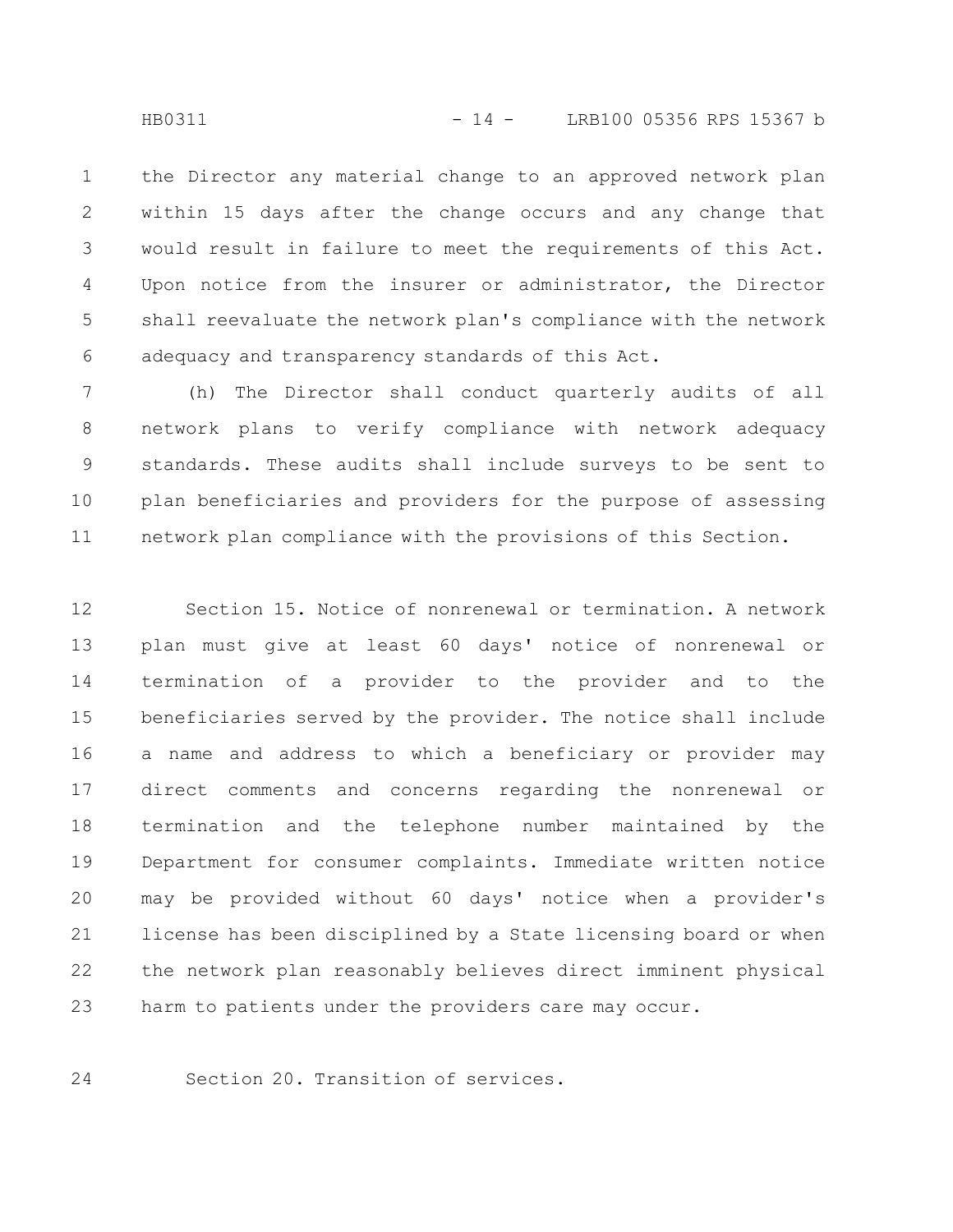### HB0311 - 15 - LRB100 05356 RPS 15367 b

1 2

(a) A network plan shall provide for continuity of care for its beneficiaries as follows:

(1) If a beneficiary's physician or hospital provider leaves the network plan's network of providers for reasons other than termination of a contract in situations involving imminent harm to a patient or a final disciplinary action by a State licensing board and the provider remains within the network plan's service area, the network plan shall permit the beneficiary to continue an ongoing course of treatment with that provider during a transitional period for the following duration: 3 4 5 6 7 8 9 10 11

(A) 90 days from the date of the notice to the beneficiary of the provider's disaffiliation from the network plan if the beneficiary has an ongoing course of treatment; or 12 13 14 15

(B) if the beneficiary has entered the third trimester of pregnancy at the time of the provider's disaffiliation, a period that includes the provision of post-partum care directly related to the delivery. 16 17 18 19

(2) Notwithstanding the provisions of paragraph (1) of this subsection (a), such care shall be authorized by the network plan during the transitional period in accordance with the following: 20 21 22 23

(A) the provider receives continued reimbursement from the network plan at the rates and terms and conditions applicable prior to the start of the 24 25 26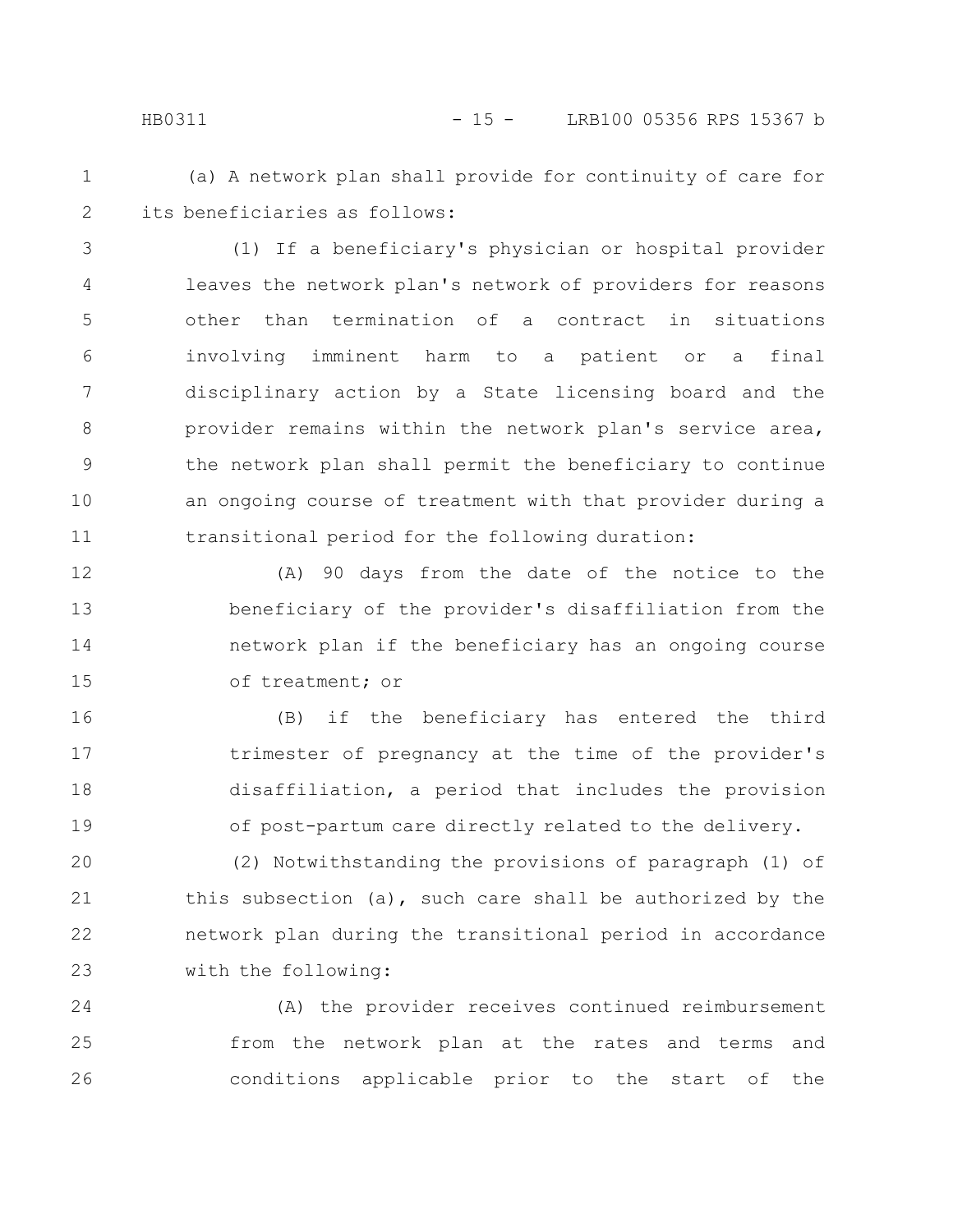transitional period;

(B) the provider adheres to the network plan's quality assurance requirements, including provision to the network plan of necessary medical information related to such care; and 2 3 4 5

(C) the provider otherwise adheres to the network plan's policies and procedures, including, but not limited to, procedures regarding referrals and obtaining preauthorizations for treatment. 6 7 8 9

(3) The provisions of this Section governing health care provided during the transition period do not apply if the beneficiary has successfully transitioned to another provider participating in the network plan, if the beneficiary has already met or exceeded the benefit limitations of the plan, or if the care provided is not medically necessary. 10 11 12 13 14 15 16

(b) The termination or departure of a beneficiary's physician or hospital provider from a network plan shall constitute a qualifying event, allowing beneficiaries to select a new network plan outside of a standard open enrollment period within 60 days of notice of termination or departure. 17 18 19 20 21

22

23

(c) A network plan shall provide for continuity of care for new beneficiaries as follows:

(1) If a new beneficiary whose provider is not a member of the network plan's provider network, but is within the network plan's service area, enrolls in the network plan, 24 25 26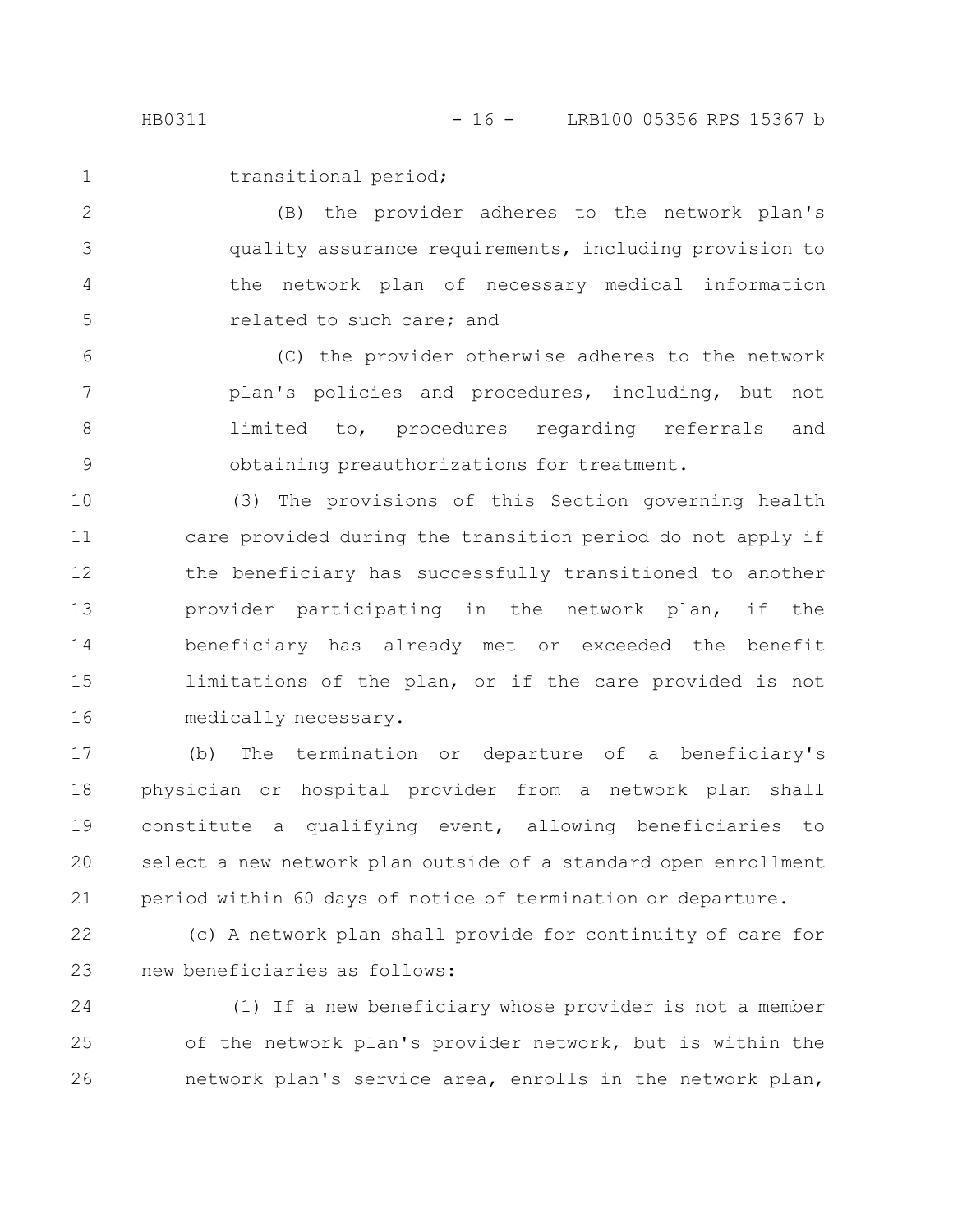the network plan shall permit the beneficiary to continue an ongoing course of treatment with the beneficiary's current physician during a transitional period: 1 2 3

(A) of 90 days from the effective date of enrollment if the beneficiary has an ongoing course of treatment; or 4 5 6

(B) if the beneficiary has entered the third trimester of pregnancy at the effective date of enrollment, that includes the provision of post-partum care directly related to the delivery. 7 8 9 10

(2) If a beneficiary elects to continue to receive care from such provider pursuant to paragraph (1) of this subsection (c), such care shall be authorized by the network plan for the transitional period in accordance with the following: 11 12 13 14 15

(A) the provider receives reimbursement from the network plan at rates established by the network plan;

(B) the provider adheres to the network plan's quality assurance requirements, including provision to the network plan of necessary medical information related to such care; and 18 19 20 21

(C) the provider otherwise adheres to the network plan's policies and procedures, including, but not limited to, procedures regarding referrals and obtaining preauthorization for treatment. 22 23 24 25

(3) The provisions of this Section governing health

16

17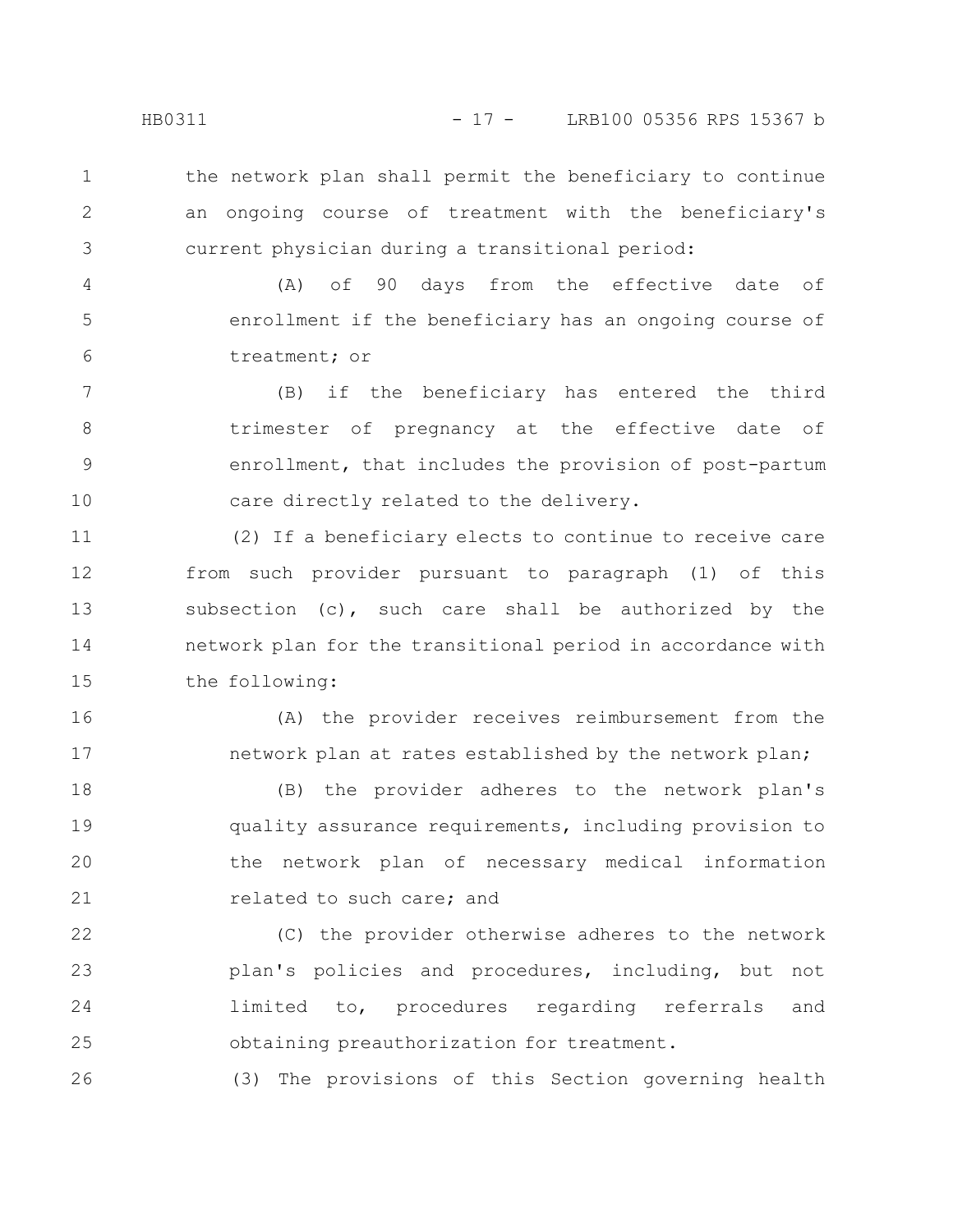care provided during the transition period do not apply if the beneficiary has successfully transitioned to another provider participating in the network plan, if the beneficiary has already met or exceeded the benefit limitations of the plan, or if the care provided is not medically necessary. 1 2 3 4 5 6

(d) In no event shall this Section be construed to require a network plan to provide coverage for benefits not otherwise covered or to diminish or impair preexisting condition limitations contained in the beneficiary's contract. 7 8 9 10

Section 25. Network transparency. 11

(a) A network plan shall post electronically an up-to-date, accurate, and complete provider directory for each of its network plans, with the information and search functions, as described in this Section. 12 13 14 15

(1) In making the directory available electronically, the network plans shall ensure that the general public is able to view all of the current providers for a plan through a clearly identifiable link or tab and without creating or accessing an account or entering a policy or contract number. 16 17 18 19 20 21

(2) The network plan shall provide updates to the online provider directory within 10 business days after knowing a change is necessary. 22 23 24

25

(3) The network plan shall audit monthly at least 25%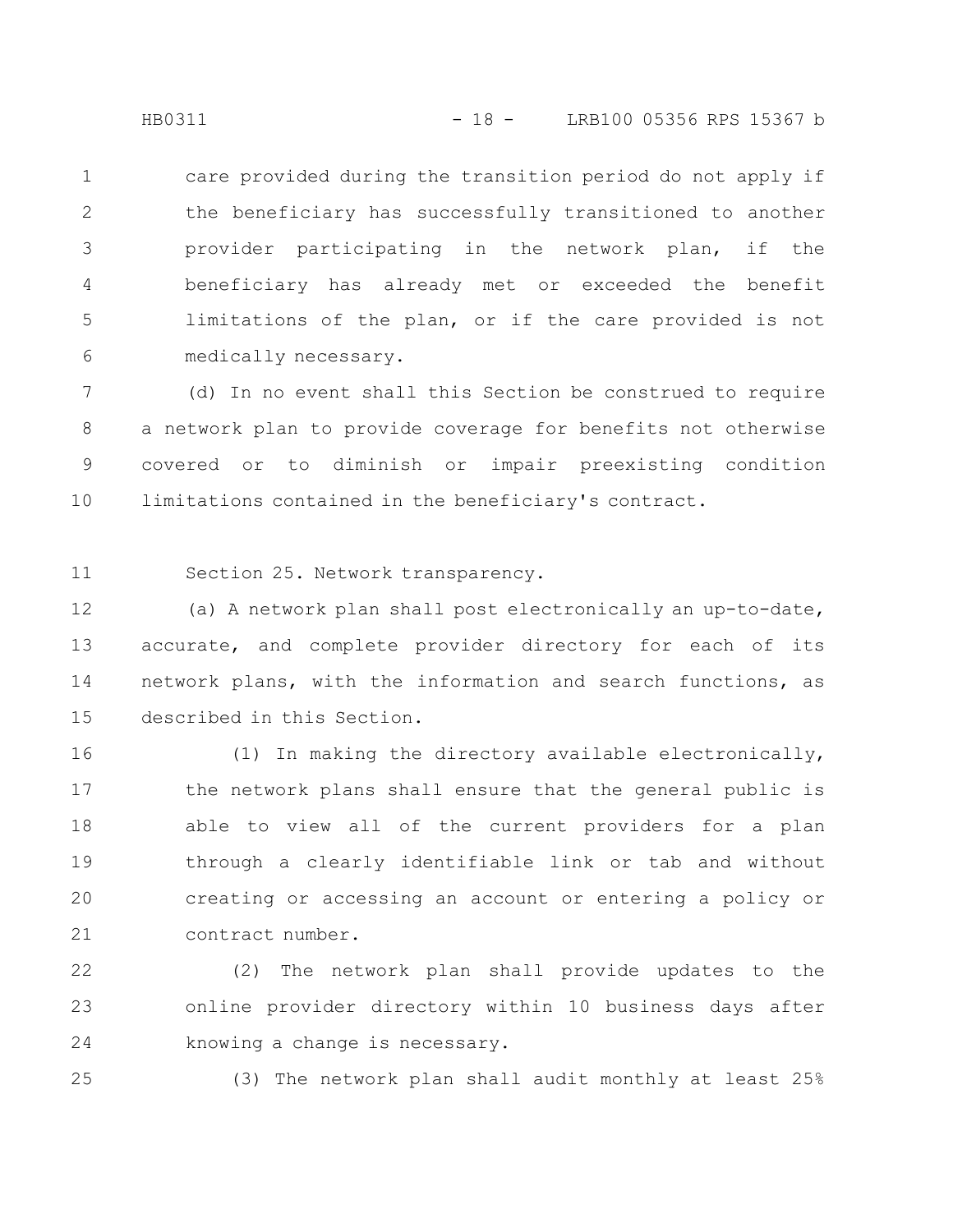of its provider directories for accuracy, make any corrections necessary, and retain documentation of the audit. The network plan shall submit the audit annually to the Director. As part of these audits, the network plan shall contact any provider in its network that has not submitted a claim to the plan or otherwise communicated his or her intent to continue participation in the plan's network within a 6-month period. 1 2 3 4 5 6 7 8

(4) A network plan shall provide a print copy of a current provider directory or a print copy of the requested directory information upon request of a beneficiary or a prospective beneficiary. Print copies must be updated monthly or provide an errata that reflects changes in the provider network, to be updated monthly. 9 10 11 12 13 14

(5) For each network plan, a network plan shall include, in plain language in both the electronic and print directory, the following general information: 15 16 17

(A) in plain language, a description of the criteria the plan has used to build its provider network; 18 19 20

(B) if applicable, in plain language, a description of the criteria the administrator, insurer, or network plan has used to create tiered networks; 21 22 23 24

(C) if applicable, in plain language, how the network plan designates the different provider tiers 25 26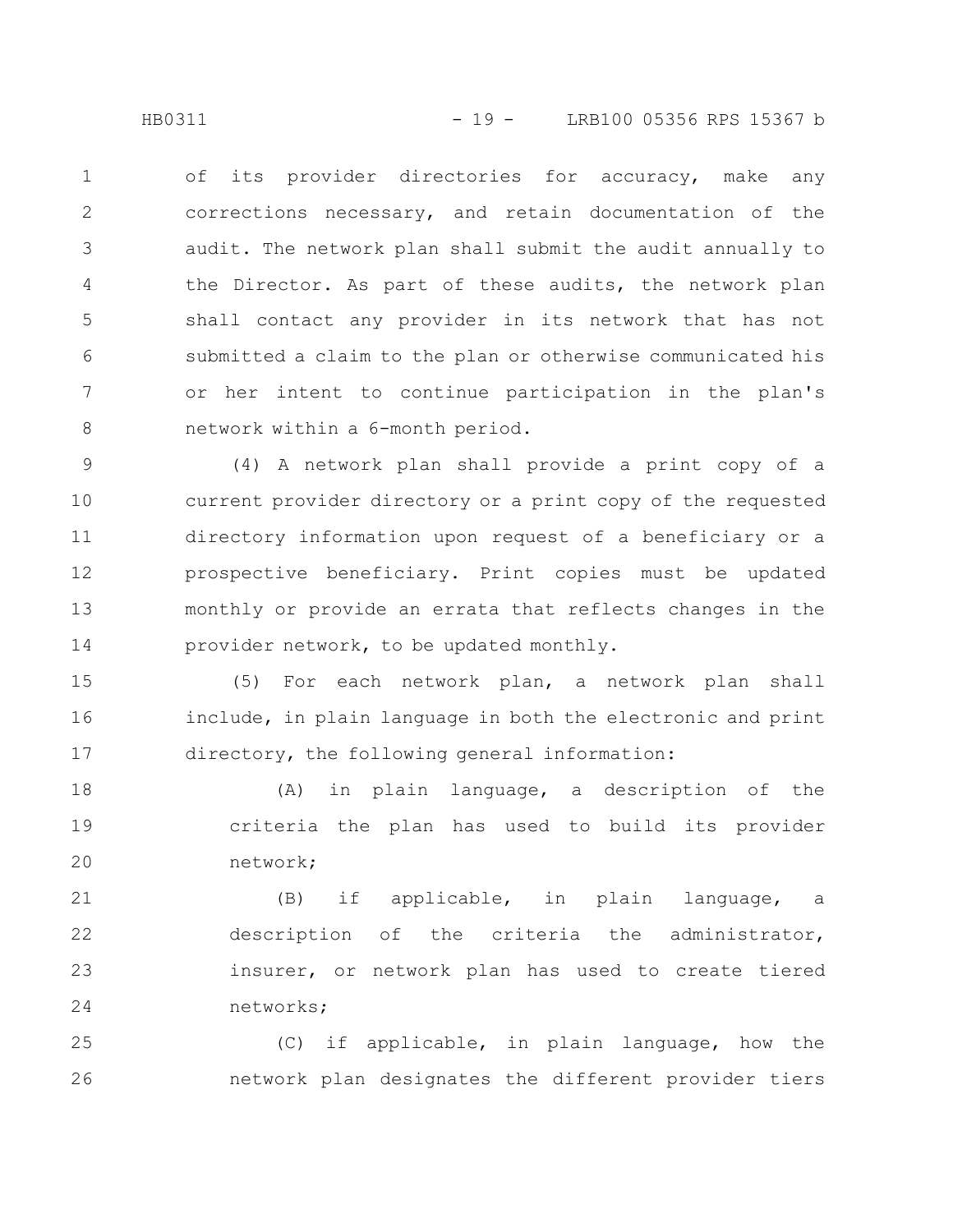or levels in the network and identifies for each specific provider, hospital, or other type of facility in the network which tier each is placed, for example, by name, symbols, or grouping, in order for a beneficiary-covered person or a prospective beneficiary-covered person to be able to identify the provider tier; and 1 2 3 4 5 6 7

> (D) if applicable, a notation that authorization or referral may be required to access some providers.

(6) A network plan shall make it clear for both its electronic and print directories what provider directory applies to which network plan, such as including the specific name of the network plan as marketed and issued in this State. The network plan shall include in both its electronic and print directories a customer service email address and telephone number or electronic link that beneficiaries or the general public may use to notify the network plan of inaccurate provider directory information and contact information for the Department's Office of Consumer Health Insurance. 10 11 12 13 14 15 16 17 18 19 20

(7) A provider directory, whether in electronic or print format, shall accommodate the communication needs of individuals with disabilities, and include a link to or information regarding available assistance for persons with limited English proficiency. 21 22 23 24 25

(b) For each network plan, a network plan shall make 26

8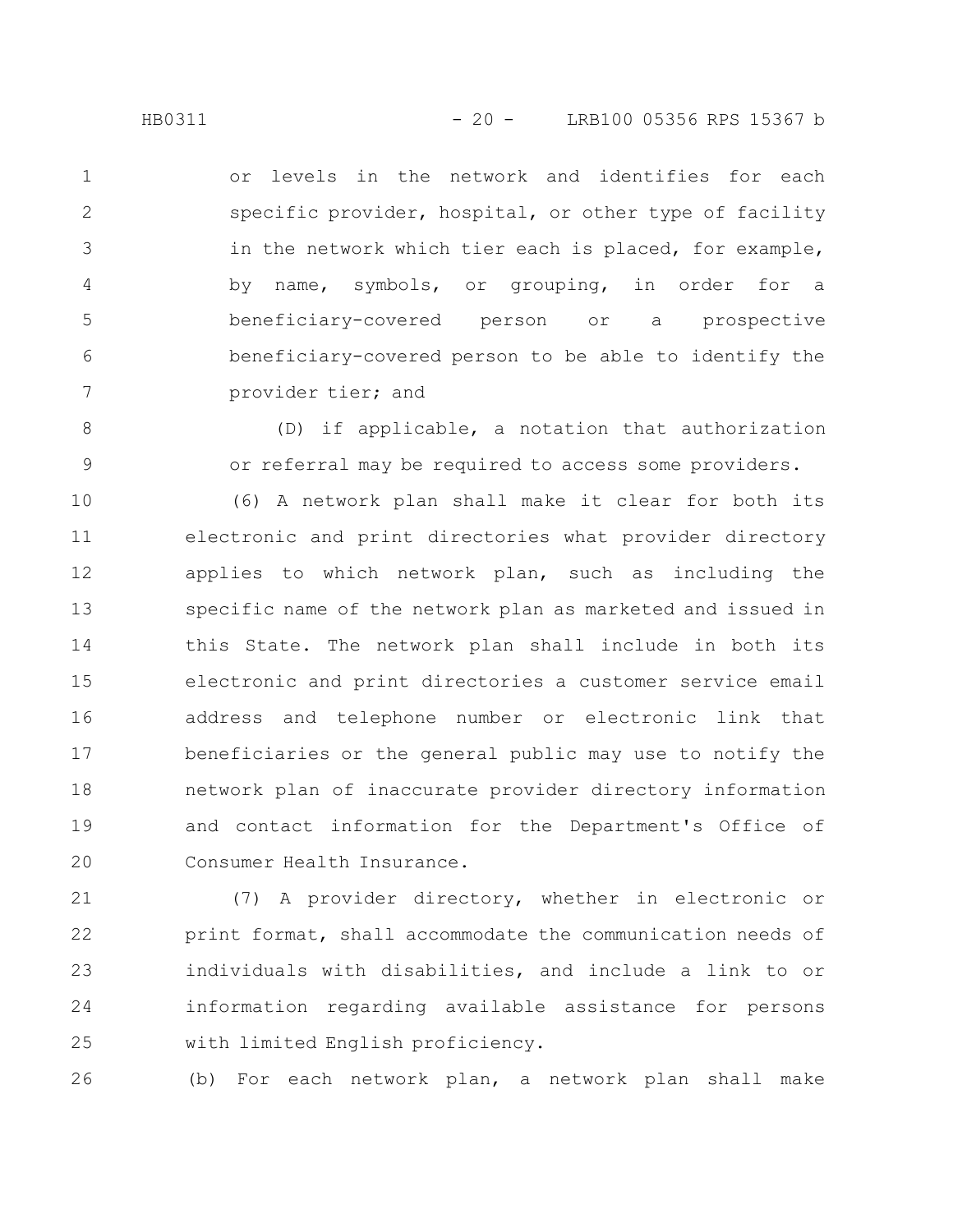available through an electronic provider directory the following information in a searchable format: (1) for health care professionals: (A) name; (B) gender; (C) participating office locations; (D) specialty, if applicable; (E) medical group affiliations, if applicable; (F) facility affiliations, if applicable; (G) participating facility affiliations, if applicable; (H) languages spoken other than English, if applicable; (I) whether accepting new patients; and (J) board certifications, if applicable. (2) for hospitals: (A) hospital name; (B) hospital type (such as acute, rehabilitation, children's, or cancer); (C) participating hospital location; and (D) hospital accreditation status; and (3) for facilities, other than hospitals, by type: (A) facility name; (B) facility type; (C) types of services performed; and (D) participating facility location or locations. 1 2 3 4 5 6 7 8 9 10 11 12 13 14 15 16 17 18 19 20 21 22 23 24 25 26 HB0311 - 21 - LRB100 05356 RPS 15367 b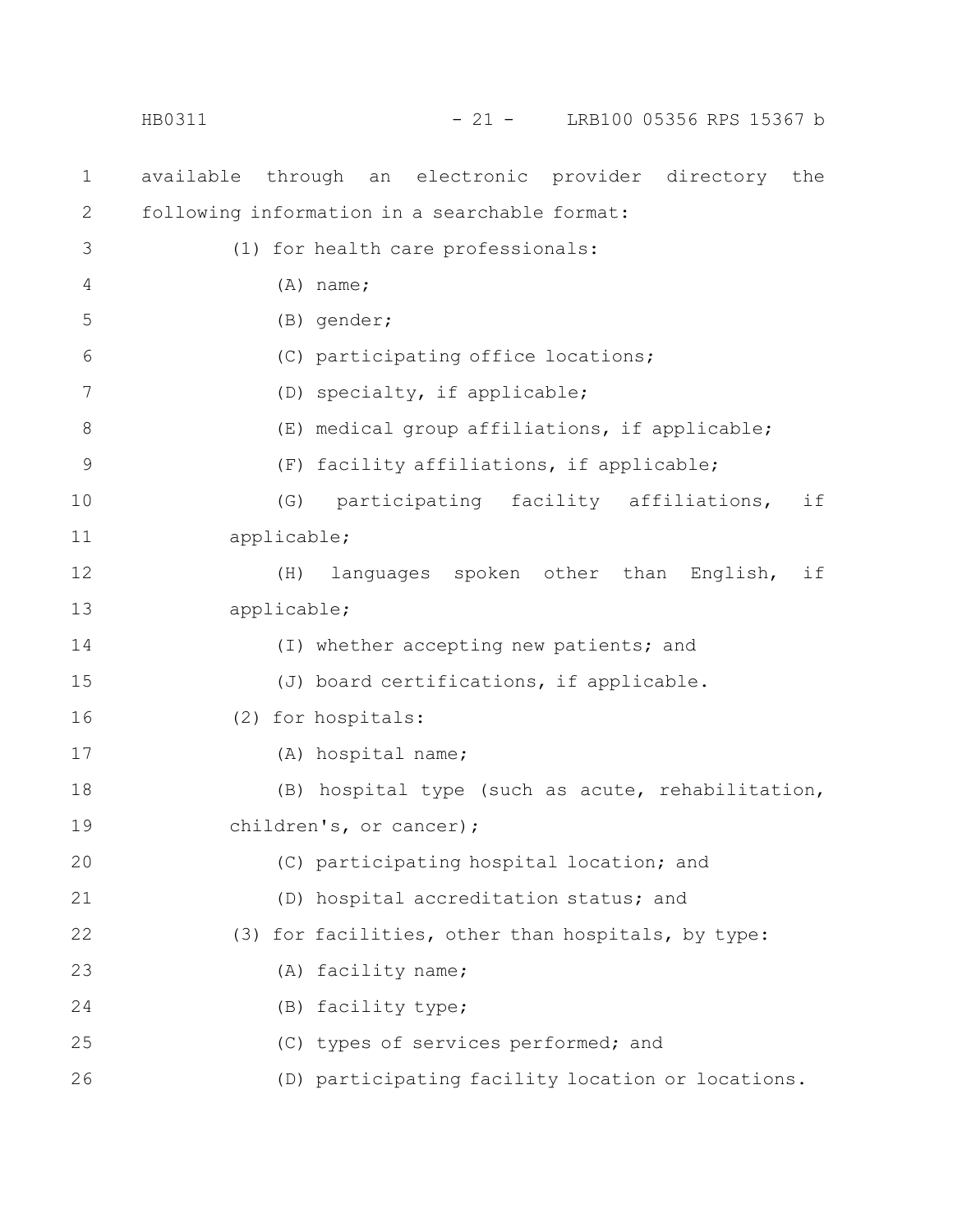(c) For the electronic provider directories, for each network plan, a network plan shall make available all of the following information in addition to the searchable information required in this Section: (1) for health care professionals: (A) contact information; and (B) languages spoken other than English by clinical staff, if applicable; (2) for hospitals, telephone number; and (3) for facilities other than hospitals, telephone number. (d) The administrator, insurer, or network plan shall make available in print, upon request, the following provider directory information for the applicable network plan: (1) for health care professionals: (A) name; (B) contact information; (C) participating office location or locations; (D) specialty, if applicable; (E) languages spoken other than English, if applicable; and (F) whether accepting new patients. (2) for hospitals: (A) hospital name; (B) hospital type (such as acute, rehabilitation, children's, or cancer); and 1 2 3 4 5 6 7 8 9 10 11 12 13 14 15 16 17 18 19 20 21 22 23 24 25 26 HB0311 - 22 - LRB100 05356 RPS 15367 b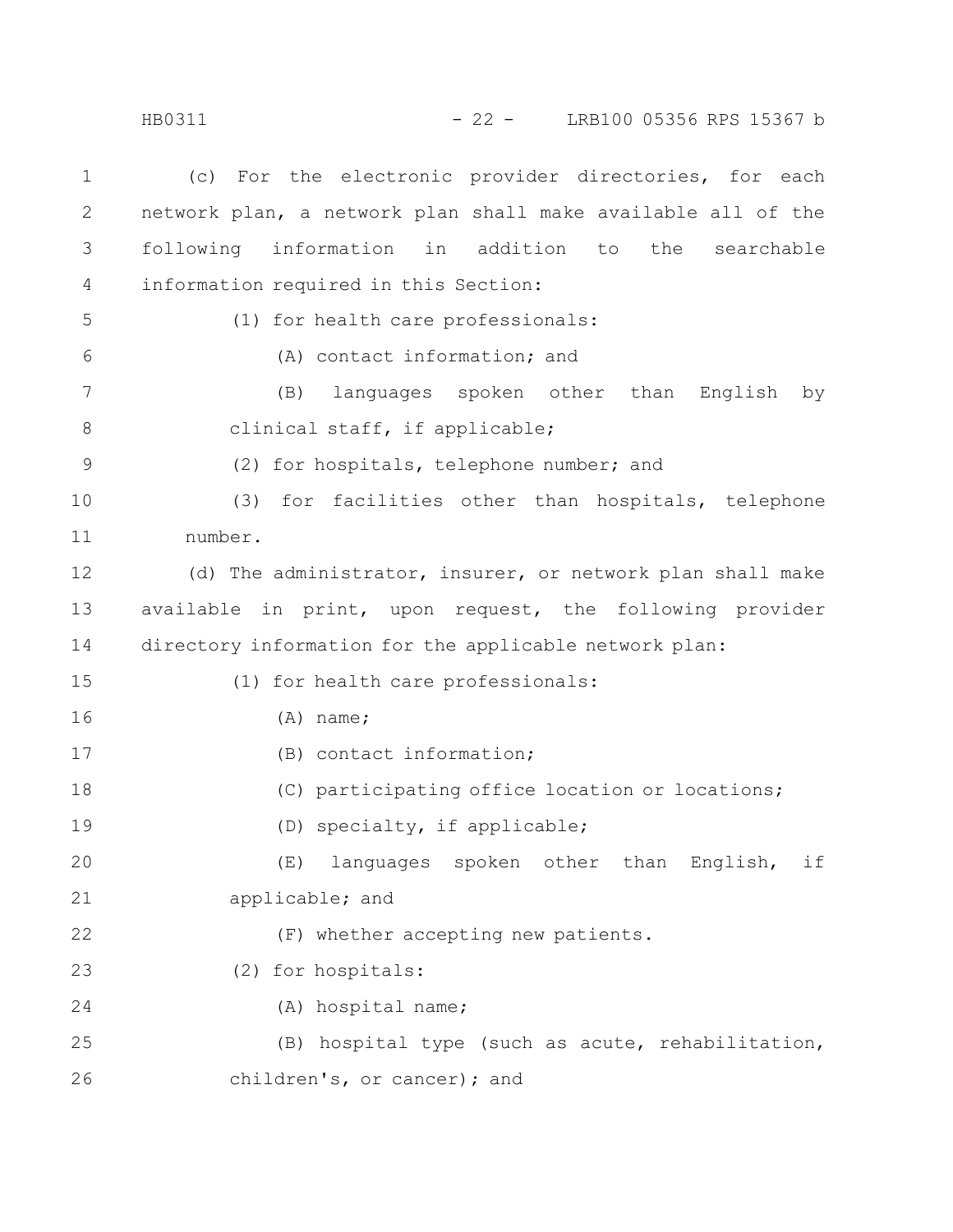| HB0311 | LRB100 05356 RPS 15367 b |  |
|--------|--------------------------|--|
|        |                          |  |

(C) participating hospital location and telephone number; and (3) for facilities, other than hospitals, by type: (A) facility name; (B) facility type; (C) types of services performed; and (D) participating facility location or locations and telephone numbers. 1 2 3 4 5 6 7 8

(e) The network plan shall include a disclosure in the print format provider directory that the information included in the directory is accurate as of the date of printing and that beneficiaries or prospective beneficiaries should consult the insurer's or administrator's electronic provider directory on its website and contact the provider. The network plan shall also include a telephone number in the print format provider directory for a customer service representative where the beneficiary can obtain current provider directory information. 9 10 11 12 13 14 15 16 17

(f) The Director shall conduct semi-annual audits of the accuracy of provider directories to ensure plan compliance. 18 19

20

Section 30. Administration and enforcement.

(a) Insurers and administrators, as defined in this Act, have a continuing obligation to comply with the requirements of this Act. Other than the duties specifically created in this Act, nothing in this Act is intended to preclude, prevent, or require the adoption, modification, or termination of any 21 22 23 24 25